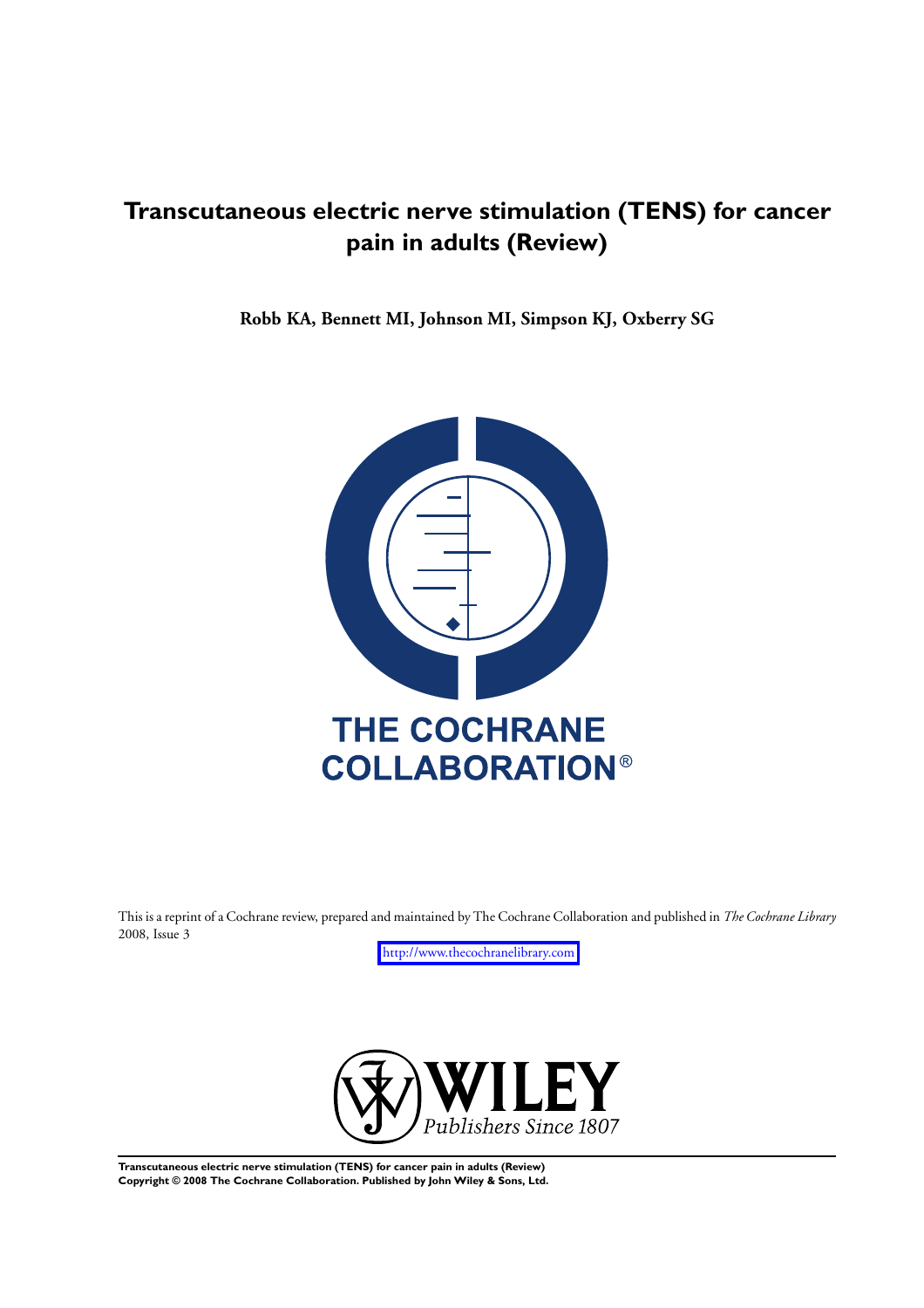## **TABLE OF CONTENTS**

| <b>HEADER</b>                                                                                                                                                                                                                                       |    |
|-----------------------------------------------------------------------------------------------------------------------------------------------------------------------------------------------------------------------------------------------------|----|
| ABSTRACT<br>the contract of the contract of the contract of the contract of the contract of the contract of the contract of                                                                                                                         |    |
|                                                                                                                                                                                                                                                     |    |
| <b>BACKGROUND</b>                                                                                                                                                                                                                                   |    |
| <b>OBIECTIVES</b>                                                                                                                                                                                                                                   |    |
| <b>METHODS</b>                                                                                                                                                                                                                                      |    |
| <b>RESULTS</b><br>a constitution of the constitution of the constitution of the constitution of the constitution of the constitution                                                                                                                |    |
| <b>DISCUSSION</b>                                                                                                                                                                                                                                   |    |
| AUTHORS' CONCLUSIONS                                                                                                                                                                                                                                |    |
| ACKNOWLEDGEMENTS                                                                                                                                                                                                                                    |    |
| <b>REFERENCES</b><br>and the contract of the contract of the contract of the contract of the contract of the contract of the contract of the contract of the contract of the contract of the contract of the contract of the contract of the contra |    |
|                                                                                                                                                                                                                                                     |    |
|                                                                                                                                                                                                                                                     | 14 |
| <b>APPENDICES</b>                                                                                                                                                                                                                                   | 14 |
|                                                                                                                                                                                                                                                     | 22 |
| <b>HISTORY</b><br>and the company of the company of the company of the company of the company of the company of the company of the company of the company of the company of the company of the company of the company of the company of the comp    | 22 |
| CONTRIBUTIONS OF AUTHORS                                                                                                                                                                                                                            | 23 |
|                                                                                                                                                                                                                                                     | 23 |
|                                                                                                                                                                                                                                                     | 23 |
| <b>INDEX TERMS</b>                                                                                                                                                                                                                                  | 23 |
|                                                                                                                                                                                                                                                     |    |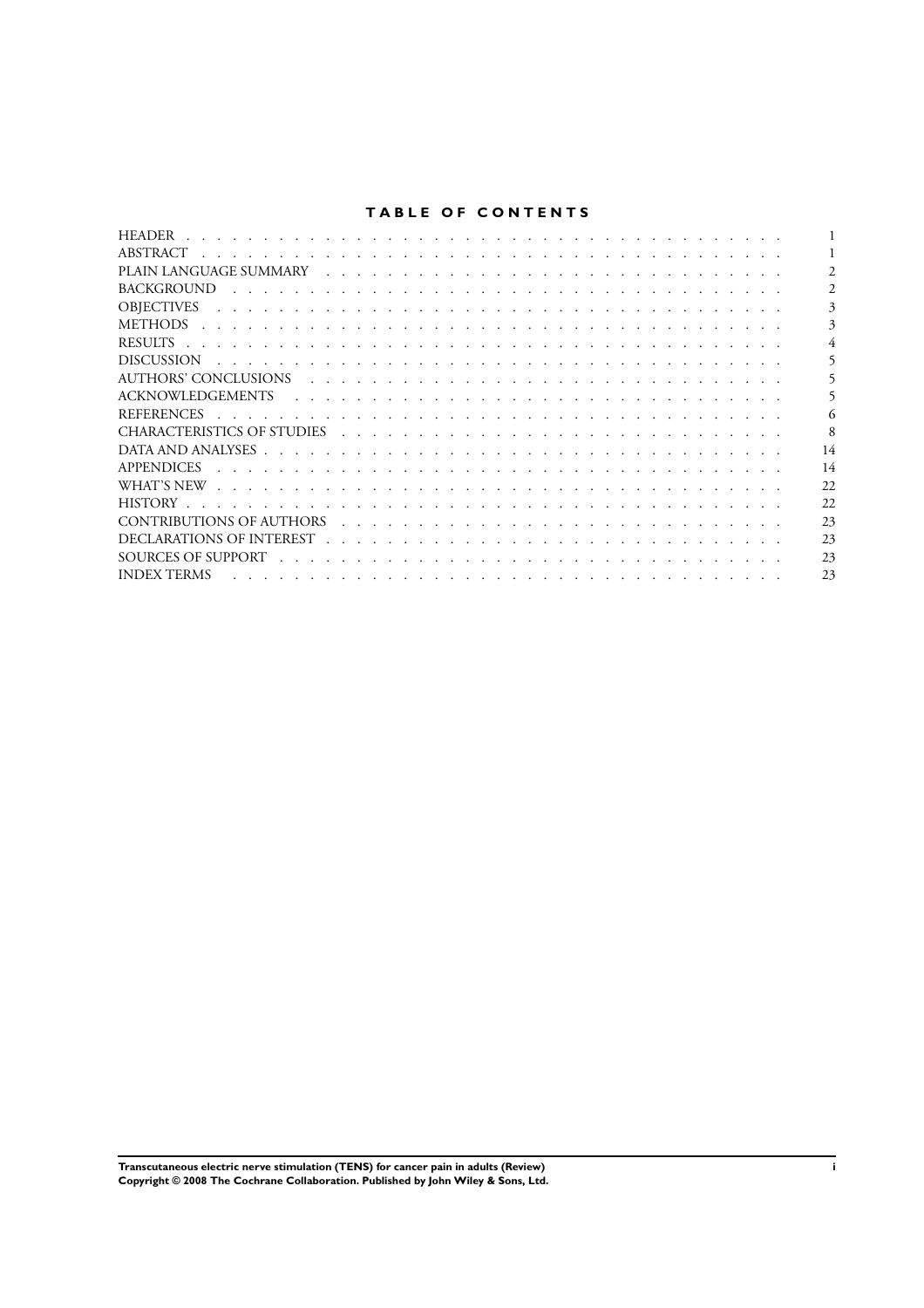**[Intervention Review]**

## **Transcutaneous electric nerve stimulation (TENS) for cancer pain in adults**

Karen A Robb<sup>1</sup>, Michael I Bennett<sup>2</sup>, Mark I Johnson<sup>3</sup>, Karen J Simpson<sup>4</sup>, Stephen G Oxberry<sup>5</sup>

<sup>1</sup>c/o Physiotherapy Department, Bart's Hospital, London, UK. <sup>2</sup>International Observatory on End of Life Care, Lancaster University, Lancaster, UK. <sup>3</sup>Faculty of Health, Leeds Metropolitan University, Leeds, UK. <sup>4</sup>Chronic Pain Team, Leeds Teaching Hospitals NHS Trust, Leeds, UK. <sup>5</sup>St Gemmas Hospice, Leeds, UK

Contact address: Karen A Robb, c/o Physiotherapy Department, Bart's Hospital, Kenton and Lucas Block, West Smithfield, London, EC1A 7BE, UK. [karen.robb@bartsandthelondon.nhs.uk](mailto:karen.robb@bartsandthelondon.nhs.uk ) .

**Editorial group:** Cochrane Pain, Palliative and Supportive Care Group. **Publication status and date:** New, published in Issue 3, 2008. **Review content assessed as up-to-date:** 20 April 2008.

**Citation:** Robb KA, Bennett MI, Johnson MI, Simpson KJ, Oxberry SG. Transcutaneous electric nerve stimulation (TENS) for cancer pain in adults.*Cochrane Database of Systematic Reviews* 2008, Issue 3. Art. No.: CD006276. DOI: 10.1002/14651858.CD006276.pub2.

Copyright © 2008 The Cochrane Collaboration. Published by John Wiley & Sons, Ltd.

#### **A B S T R A C T**

#### **Background**

Cancer-related pain is complex and multi-dimensional but the mainstay of cancer pain management has predominately used a biomedical approach. There is a need for non-pharmacological and innovative approaches. Transcutaneous Electric Nerve Stimulation (TENS) may have a role for a significant number of patients but the effectiveness of TENS is currently unknown.

#### **Objectives**

The aim of this systematic review was to determine the effectiveness of TENS for cancer-related pain in adults.

#### **Search strategy**

We searched *The Cochrane Library*, MEDLINE, EMBASE, CINAHL, PsychINFO, AMED and PEDRO databases (11/04/08).

#### **Selection criteria**

Only randomised controlled trials (RCTS) investigating the use of TENS for the management of cancer-related pain in adults were included.

#### **Data collection and analysis**

The search strategy identified 37 possible published studies which were divided between two pairs of review authors that decided on study selection. A study eligibility form was used to screen each abstract and where study eligibility could not be determined from the abstract, the full paper was obtained and assessed by one pair of review authors. A standardised data extraction sheet was used to collect information on the studies and the quality of the studies was assessed independently by two review authors using the validated five-point Oxford Quality Scale. Final scores were discussed and agreed between all four review authors. The small sample sizes and differences in patient study populations of the two included studies prevented meta-analysis.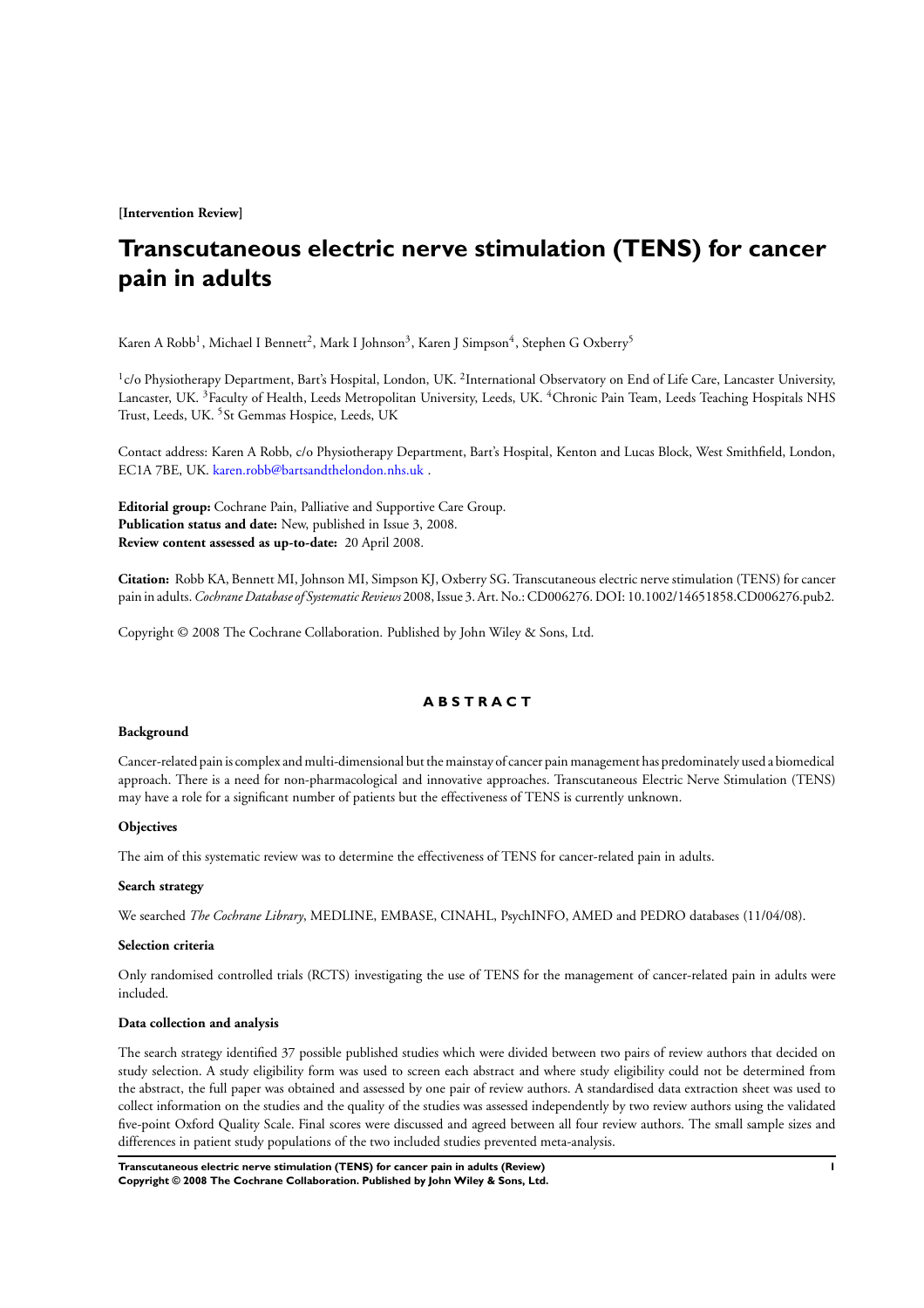#### **Main results**

Only two RCTs met the eligibility criteria (64 participants). These studies were heterogenous with respect to study population, sample size, study design, methodological quality, mode of TENS, treatment duration, method of administration and outcome measures used. In one RCT, there were no significant differences between TENS and placebo in women with chronic pain secondary to breast cancer treatment. In the other RCT, there were no significant differences between acupuncture-type TENS and sham in palliative care patients; this study was underpowered.

#### **Authors' conclusions**

The results of this systematic review are inconclusive due to a lack of suitable RCTs. Large multi-centre RCTs are required to assess the value of TENS in the management of cancer-related pain in adults.

## **P L A I N L A N G U A G E S U M M A R Y**

#### **Transcutaneous electrical nerve stimulation (TENS) for cancer-related pain in adults**

Cancer-related pain is complex and multidimensional but is mostly managed using drug therapy. There is increasing recognition of the need for non-drug approaches and TENS may have a significant role to play. Only two studies met eligibility criteria for this review. TENS was given to five participants in one study and 41 participants in the other. Consequently, there is insufficient evidence to judge whether TENS should be used in adults with cancer-related pain. Further research using well designed clinical trials is needed to improve knowledge in this field.

## **B A C K G R O U N D**

There are many reasons why a patient with cancer may experience pain and these include pain associated with the disease, pain associated with the cancer treatments and any associated co-morbid conditions. The mainstay of cancer pain management has predominantly used the biomedical approach including drug therapy, medical or surgical treatments ([Turk 1998](#page-7-0)). However, it is clear that cancer-related pain is complex and multidimensional and there is a definite need for a multi-disciplinary team approach, utilising non-pharmacological and innovative approaches. Physical treatments such as electrical stimulation may have a role for a significant number of patients [\(Simpson 2000\)](#page-7-0).

Transcutaneous electrical nerve stimulation (TENS) is a non-invasive therapeutic intervention which has been widely used for many years to manage a range of acute and chronic pain problems [\(Johnson 2002;](#page-7-0) [Walsh 1997](#page-7-0)). TENS is used in a variety of clinical settings and has gained popularity with both patients and healthcare professionals of different disciplines. TENS devices have many advantages in that they are portable, easy to use, have relatively few side-effects or contra-indications and allow the user autonomy over their pain control.

There are several types of TENS application which are used in clinical practice but the two most common are high frequency, low intensity (conventional) TENS (LF-TENS) and low frequency, high intensity (acupuncture-like) TENS (AL-TENS). More recent developments of TENS have evolved with the aim of improving the efficacy of TENS and these include 'burst' and 'modulated' modes of stimulation. The clinical use of conventional TENS is underpinned by the gate control theory of pain ([Melzack 1965](#page-7-0)) which suggests that there is a 'gating' mechanism in the dorsal horn of the spinal cord which can control nociceptive signals and ultimately influence the pain experience. In summary, the stimulation of large diameter (A-beta) afferent fibres is thought to 'close the gate' and reduce the perception of pain. Acupuncture-like TENS mainly stimulates A-delta and C fibres and is therefore thought to achieve pain control mostly through the descending pain suppression system. In essence, acupuncture-like TENS is thought to help close the gateway of pain transmission and hence result in a reduction in pain.

There are currently five Cochrane Systematic Reviews addressing the use of TENS for benign pain [\(Brosseau 2003;](#page-7-0) [Carroll 2001;](#page-7-0) [Khadilkar 2005;](#page-7-0) [Osiri 2000](#page-7-0); [Proctor 2005](#page-7-0)) as well as excellent

**Transcutaneous electric nerve stimulation (TENS) for cancer pain in adults (Review) 2 Copyright © 2008 The Cochrane Collaboration. Published by John Wiley & Sons, Ltd.**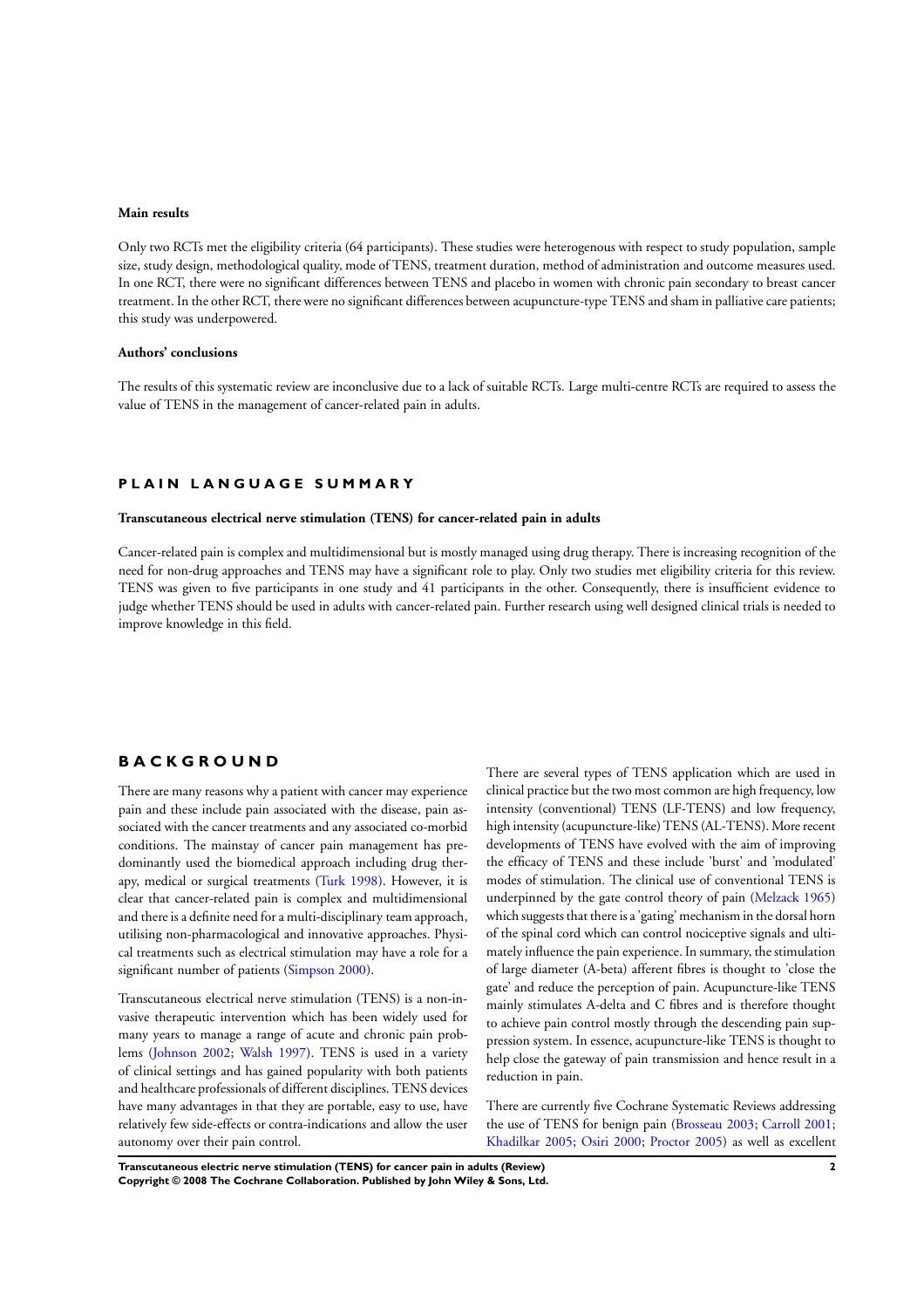review articles ([Bjordal 2003](#page-7-0); [Johnson 2001](#page-7-0); [Reeve 1996](#page-7-0)). There is some controversy over the use of TENS in chronic pain, with most review papers citing the need for further research using large multi-centre RCTs. The single available review in cancer pain addresses non-drug approaches for symptoms related to cancer and includes the evidence on TENS for pain management ([Pan 2000](#page-7-0)). Although experts in the field suggest that TENS has an important role in the management of cancer-related pain ([Filshie 2000\)](#page-7-0) it is clear that there is currently no guidance for clinicians on the use of TENS for oncology and palliative care patients. The clinical benefit of TENS for cancer patients with pain remains controversial. A Cochrane review of TENS in acute pain is currently being undertaken ([Walsh 2006](#page-7-0)).

The aim of this Cochrane review is to determine the effectiveness of TENS in the management of cancer-related pain and to provide guidance for healthcare professionals and patients on the optimal parameters of TENS for best pain relief.

## **O B J E C T I V E S**

To establish the effectiveness of TENS in the management of cancer-related pain in adults.

## **M E T H O D S**

#### **Criteria for considering studies for this review**

#### **Types of studies**

Only randomised controlled trials (RCTs) (crossover and parallel design) were included; those investigating the use of TENS for the management of cancer-related pain in adults where the control (placebo) group was clearly defined and was either:

- 1. no active stimulation or,
- 2. no treatment.

Comparisons of TENS with active treatment were not included.

#### **Types of participants**

Participants were 18 years of age or older. They had experienced cancer-related pain, unspecified or persistent cancer treatment-related pain, or both, for a minimum of three months after any anticancer treatment had been completed. Pain was classified based on commonly used verbal rating scales or pain interference scales.

#### **Types of interventions**

Only studies that evaluated transcutaneous electrical stimulation administered using a standard TENS device that delivered monophasic or biphasic pulsed electrical currents in the mA range were included. Studies that used percutaneous electrical stimulation were not included. We considered Conventional TENS as administered using any TENS device which delivered a "strong but comfortable" electrical sensation either:

i. in an area of pain where sensation is present,

ii. over nerve bundles proximal to the site of pain.

Our definition of appropriate TENS delivery also included the use of Neuromuscular Electrical Stimulation devices (NMES) and Interferential current devices, providing that a "strong but comfortable" electrical sensation was produced. Any parameters of treatment which resulted in this were considered, as was any duration and frequency of treatment. TENS is typically delivered using at least two surface electrodes; however, studies involving single electrical probes (i.e. TENS pens) were also included providing that a "strong but comfortable" electrical sensation was produced. This included the placement of electrodes over an area of pain that co-incidentally included acupuncture points. Given the above physiological criteria, TENS delivered at intensities reported to be "barely perceptible" or "mild" were excluded.

#### **Types of outcome measures**

The primary outcome measure was patient reported pain using validated scales (e.g. visual analogue scales (VAS), numerical rating scales). Secondary outcome measures included any of the following:

- patient satisfaction,
- function,
- range of movement,
- quality of life,
- mood,
- pain coping,
- sleep,
- analgesic consumption,
- hospital attendance and other healthcare interventions e.g.
- physiotherapy visits, hospice admissions, and
	- adverse events major and minor.

Ideally, studies would take outcome measures before, during and after stimulation but studies which did not do this were not excluded. We wanted to perform subgroup analyses on outcomes of greater than or equal to 30% reduction in pain from baseline but this was not possible.

## **Search methods for identification of studies**

*The Cochrane Library*, MEDLINE, EMBASE, CINAHL, Psych-INFO, AMED and PEDRO physiotherapy databases were

**Transcutaneous electric nerve stimulation (TENS) for cancer pain in adults (Review) 3 Copyright © 2008 The Cochrane Collaboration. Published by John Wiley & Sons, Ltd.**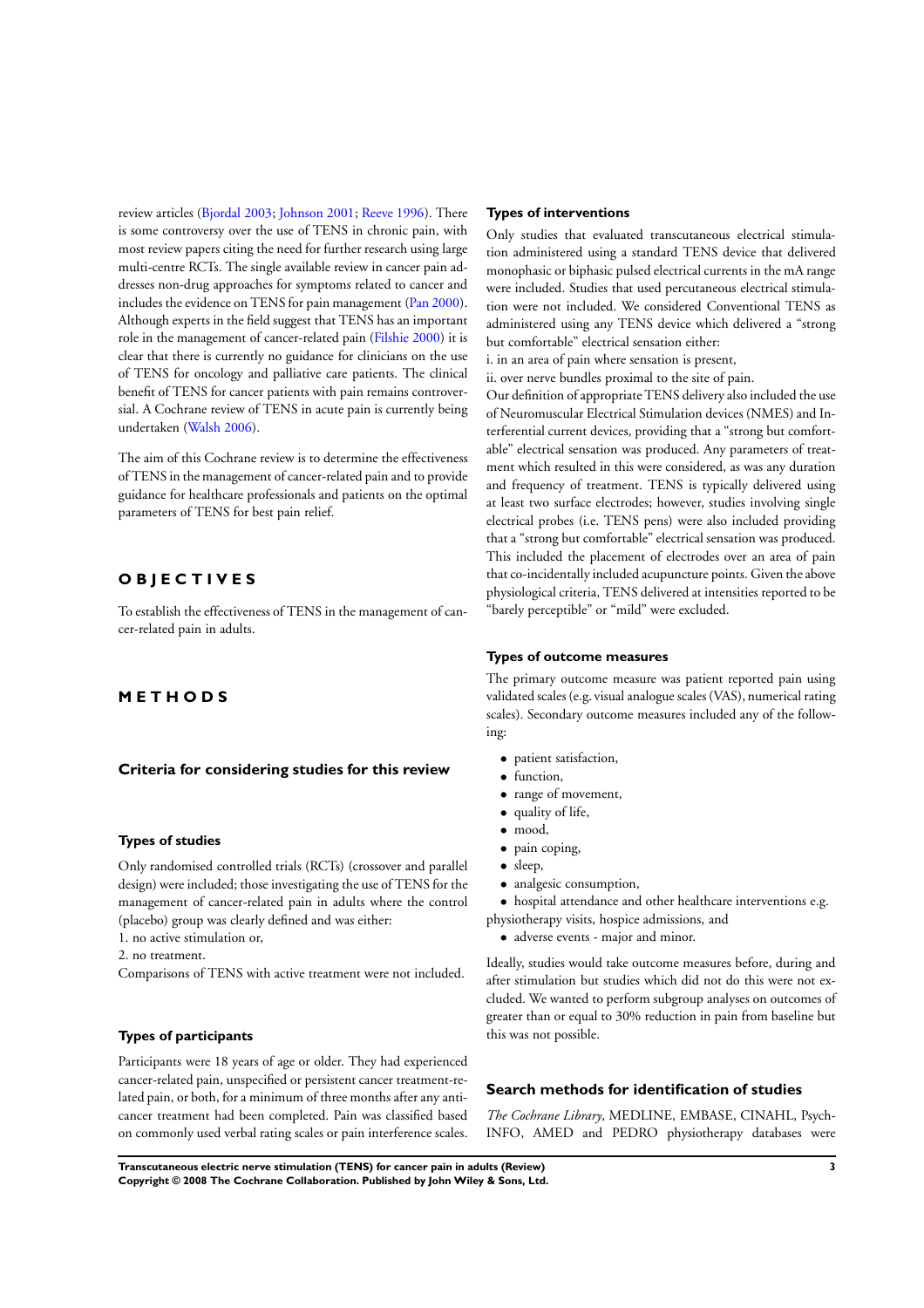searched on the 11th of April 2008. Detailed search strategies were developed for each database searched, based on the strategy for MEDLINE but revised appropriately for each database. Various foreign language databases were also searched with the terms outlined below. Reference lists of eligible trials were reviewed to identify further studies. Relevant RCTs were identified using the following search strategy combined with the Cochrane Sensitive Search Strategy for RCTs {as published in Appendix 5b in the Cochrane Reviewers' Handbook for Systematic Reviews ([Alderson](#page-7-0) [2004](#page-7-0))}. Our MEDLINE search strategy for this review can be seen in [Appendix 1](#page-15-0) and all other search strategies can be seen in [Appendix 2.](#page-16-0)

#### **Data collection and analysis**

#### **Study selection**

The search strategy identified 36 published studies which were divided between two pairs of review authors that decided on study selection. An additional seven published studies that were not identified by the search strategy were identified from reference lists and contact with authors. A study eligibility form was used to screen each abstract which identified whether the study was randomised, participants were adults with cancer related pain, the study compared TENS with another control group, and reported pain related outcomes. Where study eligibility could not be determined from the abstract, the full paper was obtained and assessed by one pair of review authors.

## **Data extraction**

A standardised data extraction sheet was used to collect information on authors, participants, trial design, characteristics of interventions (TENS settings, application, treatment schedule, concurrent interventions), adverse effects and baseline and end of study outcomes. The quality of the studies was assessed independently by two review authors using the validated five-point Oxford Quality Scale [\(Jadad 1996](#page-7-0)) which considers the method of randomisation, blinding and the description of withdrawals or drop-outs. KR was not involved in this process as one of her publications was assessed. Final scores were discussed and agreed between all four review authors.

#### **Analysis**

The small sample sizes and differences in patient study populations of the two included studies prevented meta-analysis.

#### **R E S U L T S**

#### **Description of studies**

See:[Characteristics of included studies;](#page-10-0)[Characteristics of excluded](#page-12-0) [studies.](#page-12-0)

In total 43 published studies were identified, of which only two met our eligibility criteria for review [\(Gadsby 1997](#page-7-0); [Robb 2007](#page-7-0)). The most common reasons for exclusion were non-randomised studies and the published source contained no clinical data (i.e. educational reviews). A full list of the 41 excluded studies and the reasons for exclusion is provided in the 'Characteristics of excluded studies' table.

The two RCTs included in our review were heterogenous with respect to study population, sample size, study design, methodological quality, mode of TENS, treatment duration, method of administration and outcome measures used [\(Gadsby 1997;](#page-7-0) [Robb](#page-7-0) [2007](#page-7-0)). Participants who had previously used TENS were excluded in both studies. [Robb 2007](#page-7-0), who is also a member of this review team, compared conventional TENS with Transcutaneous Spinal Electroanalgesia (TSE) and sham TSE in 49 cancer survivors with chronic pain associated with breast cancer treatment. The investigators attempted to mimic clinical practice and used treatment for three weeks duration of each intervention with participants also self-treating at home as needed. They assessed outcome using measures for pain, anxiety and depression and physical functioning. [Gadsby 1997](#page-7-0) investigated acupuncture-like TENS for cancer pain or nausea and vomiting, or both, in 15 terminally ill participants. The investigators administered TENS for 30 minutes daily for five days and assessed the outcome using a quality of life questionnaire and a performance status score (*see* 'Characteristics of included studies' table for more details).

#### **Risk of bias in included studies**

[Robb 2007](#page-7-0) scored four points and [Gadsby 1997](#page-7-0) scored three points on the five-point Oxford Quality Scale ([Jadad 1996](#page-7-0)).

#### **Effects of interventions**

[Robb 2007](#page-7-0) found no significant differences in pain relief scores between TENS or sham TSE. There were also no significant differences in any of the other outcome measures, except one dimension of a patient satisfaction questionnaire where TENS was considered significantly more effective than sham TSE. Twenty six of 41 women (63%) who completed the study decided to continue with a device on completion of the trial and of these, the majority (n = 13) decided to continue with TENS, as opposed to sham TSE (n = six). The majority of the women continuing with TENS were still using it to good effect at three months  $(n = 14)$  and 12 months  $(n = 14)$ = ten), with those using sham TSE to good effect at three months and  $12$  months,  $n = four$  and  $n = two$  respectively. Overall, TENS appeared to be well tolerated, women found TENS easy to use and few reported difficulties with electrode placement. Adverse effects were monitored and reported and were minimal in this study. [Gadsby 1997](#page-7-0) did not detect any statistically significant differences

between AL-TENS and sham AL-TENS. However, the study was

**Transcutaneous electric nerve stimulation (TENS) for cancer pain in adults (Review) 4 Copyright © 2008 The Cochrane Collaboration. Published by John Wiley & Sons, Ltd.**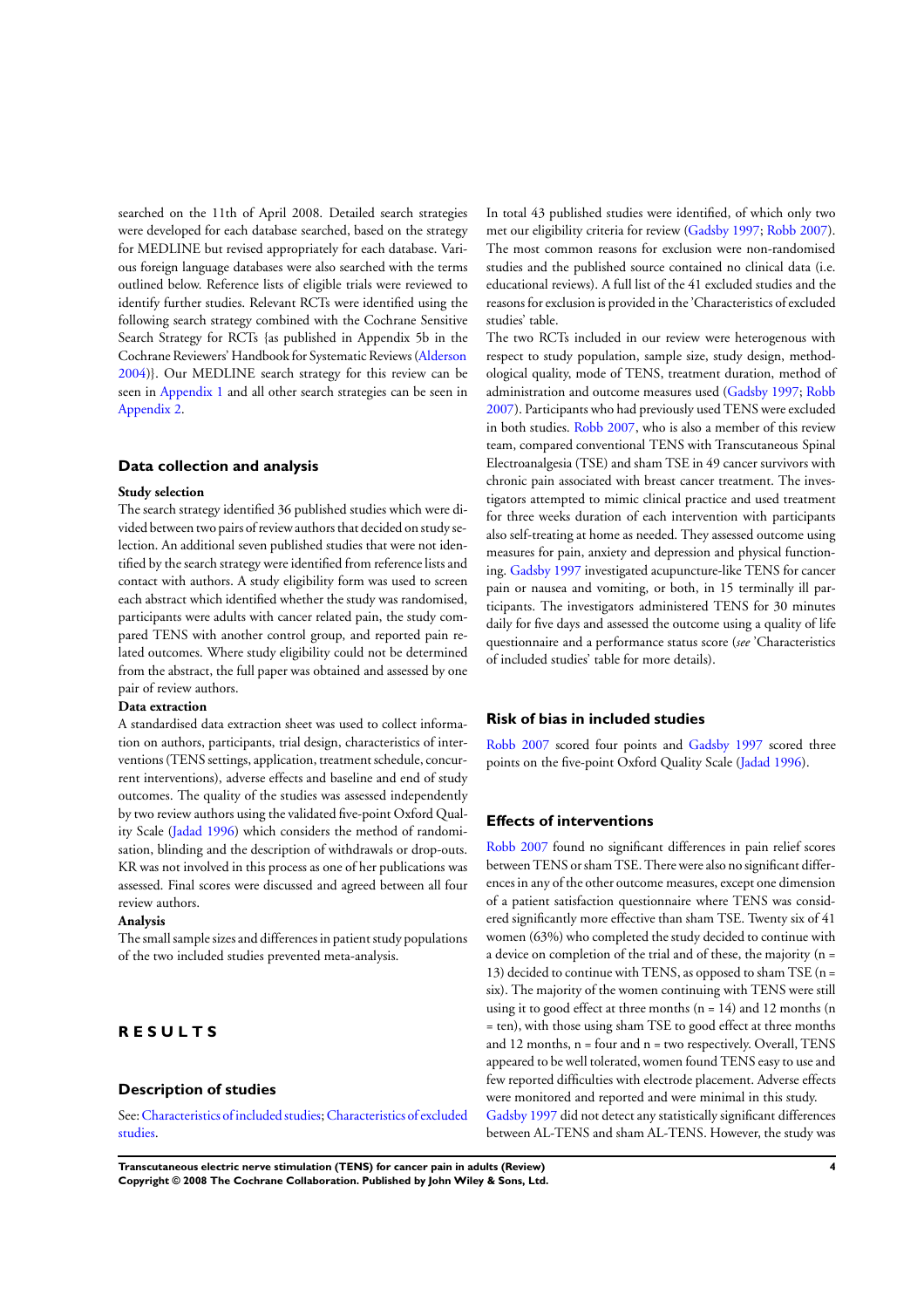underpowered with only five participants randomised into each of the three treatment groups and only 13 participants completing the study.

## **D I S C U S S I O N**

The results of this systematic review examining the effectiveness of TENS for cancer pain in adults are inconclusive due to a lack of suitable RCTs. Only two RCTs met the inclusion criteria for review and heterogeneity of these RCTs prevented meta-analysis. The studies were different with respect to study population, sample size, study design, methodological quality, mode of TENS, treatment duration, method of administration and outcome measures used. The larger study [\(Robb 2007\)](#page-7-0) scored four out of five for the Oxford Quality Score and provided little evidence that TENS was superior to a placebo in treating women with chronic pain following breast cancer treatment. The smaller study [\(Gadsby 1997\)](#page-7-0) scored three out of five and provided no evidence that TENS was significantly better than placebo in treating pain in palliative care patients. We are unable to comment on important clinical issues such as optimal treatment parameters as there was insufficient data for analysis.

There have been no previous systematic reviews on TENS in cancer pain and only one review paper has been published [\(Pan 2000](#page-7-0)). This paper reviewed the use of complementary and alternative medicine to manage pain and other symptoms associated with end of life. Four studies on TENS were discussed ([Avellanosa 1982;](#page-7-0) [Gadsby 1997](#page-7-0); [Ostrowski 1979](#page-7-0) and [Wen 1977\)](#page-7-0), one of which was included in our review ([Gadsby 1997](#page-7-0)). [Pan 2000](#page-7-0) concluded that TENS, along with a range of other interventions, may provide pain relief in palliative patients with pain but acknowledged that there is a paucity of data to support this. A major criticism of the majority of studies found in the literature search is that they were mostly case-series or non-randomised studies and the bulk of these studies were published in the 1970s and 1980s.

A major criticism of both RCTs found in the literature search is that they were undersized and lacked sufficient power to detect significant differences. [Robb 2007](#page-7-0) performed power calculations but failed to recruit a sufficient number of participants whereas [Gadsby 1997](#page-7-0) did not perform any power calculations. Adequate blinding was an issue in both studies with [Robb 2007](#page-7-0) failing to blind the assessor and [Gadsby 1997](#page-7-0) failing to provide sufficient information on how blinding was performed.

In summary, there is insufficient evidence to judge whether TENS should be used in adults with cancer-related pain. Further research is needed to improve knowledge in this field.

## **A U T H O R S ' C O N C L U S I O N S**

#### **Implications for practice**

The evidence from two RCTs provides insufficient evidence to judge whether TENS should be used to manage cancer-related and cancer treatment-related pain.

#### **Implications for research**

Large multi-centre RCTs are required to assess the value of TENS in the management of cancer-related pain. Attention should be given to:

- power calculations to ensure adequate sample sizes;
- selection of participants to ensure homogeneity of pain conditions under study;
	- optimal stimulation parameters and treatment schedules;

• use of valid, reliable outcome measures to assess all dimensions of pain;

• short and long-term follow-ups; and

• cost analysis in comparison to standard treatment i.e. medications.

#### **A C K N O W L E D G E M E N T S**

We would like to acknowledge the work of: Sheila Leadbeater, Senior NHS Librarian in the Leeds General Infirmary in developing our search strategy; Jessica Thomas, Cochrane Pain, Palliative and Supportive Care Review Group Co-ordinator for her ongoing support; Phil Wiffen, Co-ordinating Editor of the Cochrane Pain, Palliative and Supportive Care Review Group for his feedback on the protocol.

**Transcutaneous electric nerve stimulation (TENS) for cancer pain in adults (Review) 5 Copyright © 2008 The Cochrane Collaboration. Published by John Wiley & Sons, Ltd.**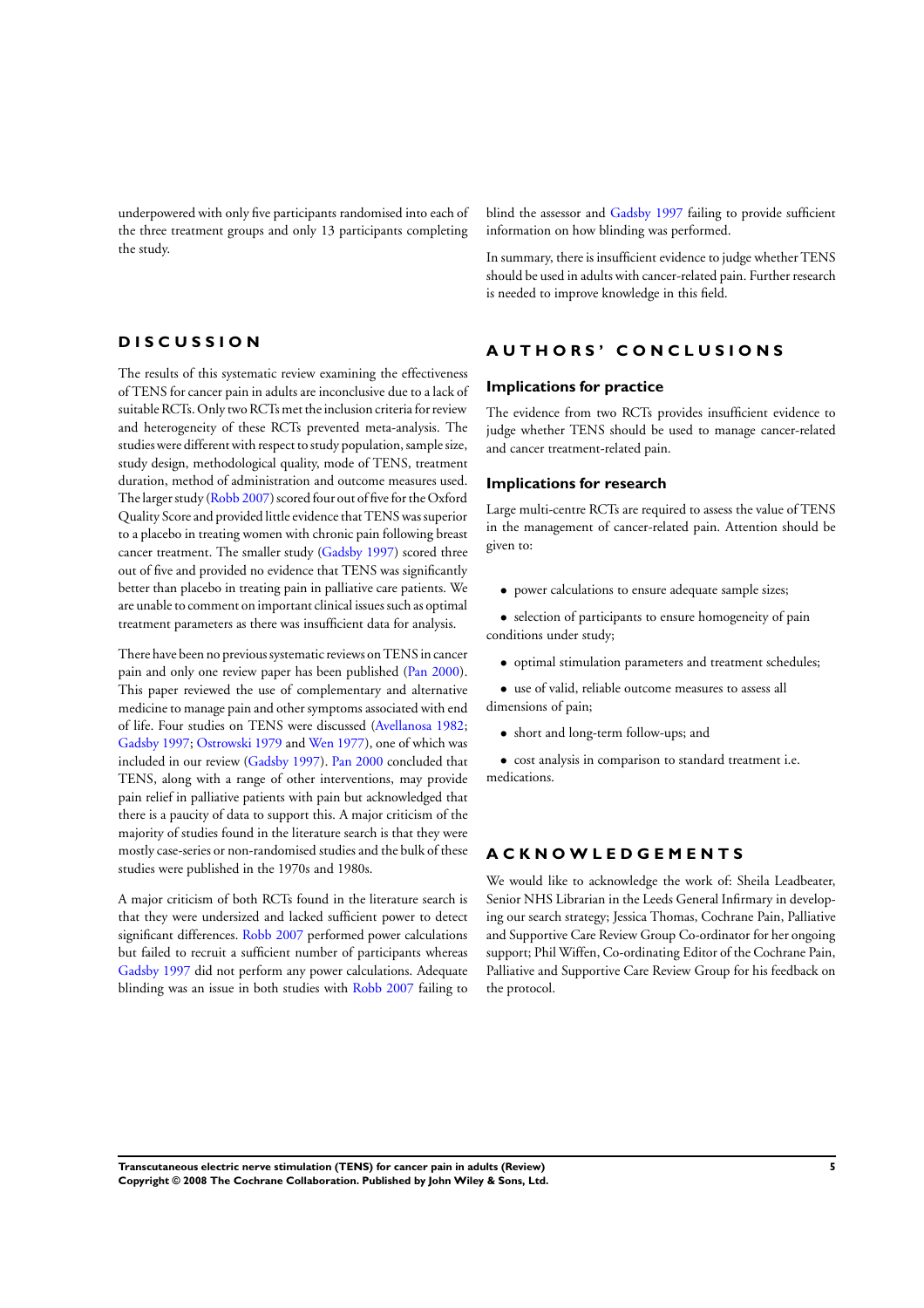#### **R E F E R E N C E S**

#### <span id="page-7-0"></span>**References to studies included in this review**

#### **Gadsby 1997** *{published data only}*

Gadsby JG, Franks A, Jarvis P, Dewhurst F. Acupuncture-like transcutaneous electrical nerve stimulation within palliative care: a pilot study. *Complementary Therapies in Medicine* 1997;**5**:13–8.

#### **Robb 2007** *{published data only}*

Robb KA, Newham DJ, Williams JE. Transcutaneous electrical nerve stimulation vs. transcutaneous spinal electroanalgesia for chronic pain associated with breast cancer treatments. *Journal of Pain and Symptom Management* 2007;**33**(4):410–9.

#### **References to studies excluded from this review**

#### **Avellanosa 1982** *{published data only}*

Avellanosa AM, West CR. Experience with transcutaneous electrical nerve stimulation for relief of intractable pain in cancer patients. *Journal of Medicine* 1982;**13**(3):203–13.

#### **Bild 1990** *{published data only}*

Bild E, Rosu V. The treatment of cancer. The contribution of transcutaneous electrical nerve stimulation. *Revista medicochirurgicala a societatii de medici si naturalasti din iasi (iasi)* 1990;**94**  $(2):407-10.$ 

#### **Bonakdar 2004** *{published data only}*

Bonakdar R, Bresler DE, Borwick J. Do CAM therapies work for pain management. *Patient Care for the Nurse Practitioner* 2004; **September**:9.

#### **Cata 2004** *{published data only}*

Cata JP, Cordella JV, Burton AW, Hassenbusch SJ, Weng H, Dougherty PM. Spinal cord stimulation relieves chemotherapy induced pain: a clinical case report. *Journal of Pain and Symptom Management* 2004;**27**(1):72–8.

#### **Cooperman 1975** *{published data only}*

Cooperman AM, Hall B, Sadar ES, Hardy Jnr RW. Use of transcutaneous electrical stimulation in control of post-operative pain. *Surgical Forum* 1975;**26**:77–8.

#### **Crompton 1992** *{published data only}*

Crompton AC, Johnson N, Dudek U, Batra N, Tucker A. Is transcutaneous electrical nerve stimulation of any value during cervical laser treatment. *British Journal of Obstetrics and Gynaecology* 1992;**99**(6):492–4.

#### **De-Pinto 2006** *{published data only}*

De-Pinto M, Dunbar PJ, Edwards WT. Pain management. *Anesthesiology Clinics of North America* 2006;**24**(1):19–37.

#### **Dil'Din 1985** *{published data only}*

Dil'Din AS, Tikhonova GP, Kozlov SV. Transcutaneous electrostimulation-method leading to a permeation system of electroanalgesia in oncology patients. *Voprosy Onkologii* 1985;**31**: 33–6.

#### **Evtiukhin 1998** *{published data only}*

Evtiukhin AI, Dunaeyskii IV, Shabut AM, Aleksandrov VA. The use of transcutaneous electrostimulation for pain relief in cancer patients. *Voprosy Onkologii* 1998;**44**(2):229–33.

#### **Hakl 1989** *{published data only}*

Hakl L, Umlauf R, Haklova O, Zahradka J. Promoting analgesia in cancer sufferers by using TENS through electroacupuncture at D14 and M36 points. *Deutsche Zeitschrift Akupunk* 1989;**32**:10–21.

#### **Hamza 1999** *{published data only}*

Hamza MA, White PF, Ahmed HE, Ghoname EA. Effect of the frequency of transcutaneous electrical nerve stimulation on the postoperative opioid analgesic requirement and recovery profile. *Anesthesiology* 1999;**91**(5):1232–8.

#### **Hasun 1988** *{published data only}*

Hasun R, Marberger M. Transdermal electric pain control in urologic cancer patients. *Schmerz Pain Douleur* 1988;**9**(3):234–8.

#### **Hidderley 1997** *{published data only}*

Hidderley M, Weinel E. Clinical practice. Effects of TENS applied to acupuncture points distal to a pain site. *International Journal of Palliative Nursing* 1997;**3**(4):185-8, 190-1.

#### **Kim 2005** *{published data only}*

Kim PS. Interventional cancer pain therapies. Seminars in Oncology 2005; Vol. 32, issue 2:194–9.

#### **Kleinkort 2005** *{published data only}*

Kleinkort JA. Low-level laser therapy: new possibilities in pain management and rehab. *Orthopaedic Physical Therapy Practice* 2005;**17**(1):48–51.

#### **Lamer 1994** *{published data only}*

Lamer TJ. Treatment of cancer-related pain: when orally administered medications fail. *Mayo Clinic Proceedings* 1994;**69**(5): 473–80.

#### **Lange 1995** *{published data only}*

Lange A. Physiotherapy in cancer treatment - therapy for tumour or therapy limited to functional restriction due to malignant disease [Physiotherapie in der Onkologie – Behandlung von tumor –oder therapie–bedingten Funktions – storungen bei malignen Erkrankungen]. *Krankengymnastique* 1995;**47**(3):338.

#### **Librach 1988** *{published data only}*

Librach SL. The use of TENS for the relief of pain in palliative care. *Palliative Medicine* 1988;**2**:15–20.

#### **Long 1991** *{published data only}*

Long DM. Fifteen years of Transcutaneous Electrical Stimulation for pain control. *Stereotacticand Functional Neurosurgery* 1991;**56**  $(1):2-19.$ 

#### **McCaffery 1992** *{published data only}*

McCaffery M, Wolff M. Pain relief using cutaneous modalities, positioning and movement. *Hospice Journal* 1992;**8**(1/2):121–53.

#### **Miguel 2000** *{published data only}*

Miguel R. Interventional treatment of cancer pain: the fourth step in the WHO analgesic ladder. *Cancer Control* 2000;**7**(2):149–56.

#### **Naveau 1992** *{published data only}*

Naveau S, Barritault L, Zourabichvili O, Champagne C, Prieur G, Limoge A, et al.Analgesic effect of transcutaneous cranial electrostimulation in patients treated by Nd: YAG laser for cancer of the rectum. A double-blind randomised trial. *Gastroenerologie Clinique et Biologique* 1992;**16**(1):8–11.

**Transcutaneous electric nerve stimulation (TENS) for cancer pain in adults (Review) 6 Copyright © 2008 The Cochrane Collaboration. Published by John Wiley & Sons, Ltd.**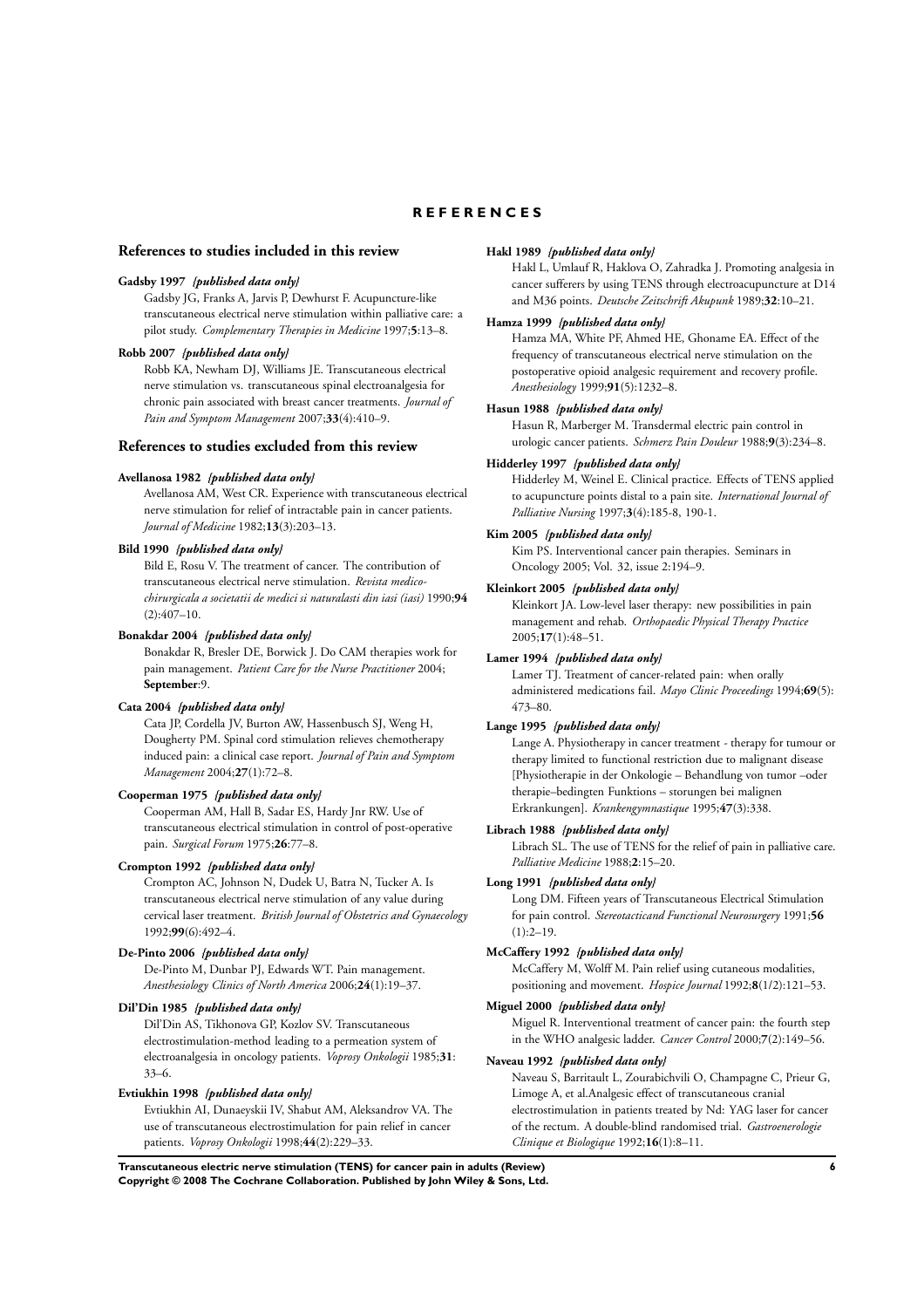#### **Oosterwijk 1994** *{published data only}*

Oosterwijk RFA, Meyler WJ, Henley EJ, Scheer SS, Tannenbaum J. Pain control with TENS and team nerve stimulators: a review. *Critical Reviews in Physical and Rehabilitation Medicine* 1994;**6**(3): 219–57.

#### **Ostrowski 1979** *{published data only}*

Ostrowski MJ. Pain control in advanced malignant disease using transcutaneous nerve stimulation. *The British Journal of Clinical Practice* 1979;**33**(6):157–62.

#### **Pan 2000** *{published data only}*

Pan CX, Morrison RS, Ness J, Fugh-Berman A, Leipzig RM. Complementary and alternative medicine in the managment of pain, dyspnoea and nausea and vomiting near the end of life: a systematic review. *Journal of Pain and Symptom Management* 2000; **20**(5):374–87.

#### **Patt 1990** *{published data only}*

Patt RB. Non pharmacologic measures for controlling oncologic pain. *The American Journal of Hospice and Palliative care* 1990;**7**(7):  $30 - 7$ 

#### **Patt 1992** *{published data only}*

Patt RB. Non-pharmacologic measures for controllong oncologic pain. *The American Journal of Hospice and Palliative care* 1992;**9**(6):  $41 - 7$ 

#### **Picaza 1975** *{published data only}*

Picaza JA, Cannon BW, Hunter SE. Pain suppression by peripheral nerve stimulation. Part 1. Observations with transcutaneous stimuli. *Surgical Neurology* 1975;**4**(4):105–14.

#### **Rafter 1986** *{published and unpublished data}*

Rafter J. TENS and cancer pain. Paper read to the Acupuncture Foundation of Canada on acupuncture and related techniques. November 1986.

#### **Reuss 1985** *{published data only}*

Reuss R, Meyer SC. The use of TENS in the management of cancer pain. *Physical Therapy and Clinical Management* 1985;**5**(5):26–8.

#### **Robb 2003** *{published data only}*

Robb K. Chronic pain management in breast cancer patients. Chartered Society of Physiotherapy Annual Conference Proceedings. 2003:125.

#### **Robb 2004** *{published data only}*

Robb KA. Managing chronic pain in breast cancer survivors. *PPA News* 2004;**17**:26–7.

#### **Rutkowski 1980** *{published data only}*

Rutkowski B, Kaczor T, Niedzialkowska T, Otto J. Electroanalalgesia in the treatment of pain in oncologic patients. *Polski Tygodnik Lekarski* 1980;**35**(48):1865–6.

#### **Sang 2003** *{published data only}*

Sang CN, Max MB, Gracely RH. Stability and reliability of detection thresholds for human A-beta and A-delta sensory afferents determined by cutaneous electrical stimulation. *Journal of Pain and Symptom Management* 2003;**25**(1):64–73.

#### **Sharp 2003** *{published data only}*

Sharp SM. Placebo controls in the evaluation of medical devices. *Research Practitioner* 2003;**4**(4):134–43.

#### **Sloan 2004** *{published data only}*

Sloan PA. The evolving role of interventional pain management in oncology. *Journal of Supportive Oncology* 2004;**2**(6):491–503.

#### **Tonkin 1998** *{published data only}*

Tonkin J. Breast cancer: easing the pain. *Physiotherapy Frontline* 1998;**4**(5):18.

#### **Urba 1996** *{published data only}*

Urba SG. Non-pharmacologic pain management in terminal care. *Clinics in Geriatric Medicine* 1996;**12**(2):301–11.

#### **Ventafridda 1979** *{published data only}*

Ventafridda V. TENS in cancer pain. *Advances in Pain Research and Therapies* 1979;**2**:509–15.

#### **Weinstein 1994** *{published data only}*

Weinstein SM. Cancer pain. *Physical Medicine and Rehabilitation* 1994;**8**(2):279–96.

#### **Wen 1977** *{published data only}*

Wen HL. Cancer pain treated with acupuncture and electrical stimulation. *Modern Medicine of Asia* 1977;**13**:12–6.

## **Additional references**

#### **Alderson 2004**

Alderson P, Green S, Higgins JPT. Cochrane Reviewers' Handbook 4.2.2. *The Cochrane Library*. Chichester, UK: Wiley-Blackwell, 2004.

#### **Bjordal 2003**

Bjordal JM, Johnson MI, Ljunggreen AE. Transcutaneous Electrical Nerve Stimulation (TENS) can reduce postoperative analgesic consumption. A meta-analysis with assessment of optimal treatment parameters for post-op pain. *European Journal of Pain* 2003;**7**:181–8.

#### **Brosseau 2003**

Brosseau L, Yonge KA, Robinson V, Marchand S, Judd M, Wells G, et al.TENS for the treatment of rheumatoid arthritis in the hand. *Cochrane Database of Systematic Reviews* 2003, Issue 2.

#### **Carroll 2001**

Carroll D, Moore RA, McQuay HJ, Fairman F, Tramer M, Leijon G. Transcutaneous Electric Nerve Stimulation (TENS) for chronic pain. *Cochrane Database of Systematic Reviews* 2001, Issue 3.

#### **Filshie 2000**

Filshie J, Thompson JW. Acupuncture and TENS. *Cancer pain management: a comprehensive approach*. Oxford: Oxford University Press, 2000.

#### **Jadad 1996**

Jadad JA, Moore AR, Carroll D, Jenkinson C, Reynolds DJM, Gavaghan DJ, et al.Assessing the quality of reports of randomized clinical trials: is blinding necessary?. *Controlled Clinical Trials* 1996;**17**:1–12.

#### **Johnson 2001**

Johnson MI. Transcutaneous Electrical Nerve Stimulation (TENS) and TENS-like devices: do they provide pain relief?. *Pain Reviews* 2001;**8**(3-4):121–58.

#### **Johnson 2002**

Johnson M. Transcutaneous Electrical Nerve Stimulation (TENS). In: Kitchen S editor(s). *Electrotherapy, evidence based practice*. 11. Edinburgh: Churchill Livingstone, 2002:259–86.

**Transcutaneous electric nerve stimulation (TENS) for cancer pain in adults (Review) 7 Copyright © 2008 The Cochrane Collaboration. Published by John Wiley & Sons, Ltd.**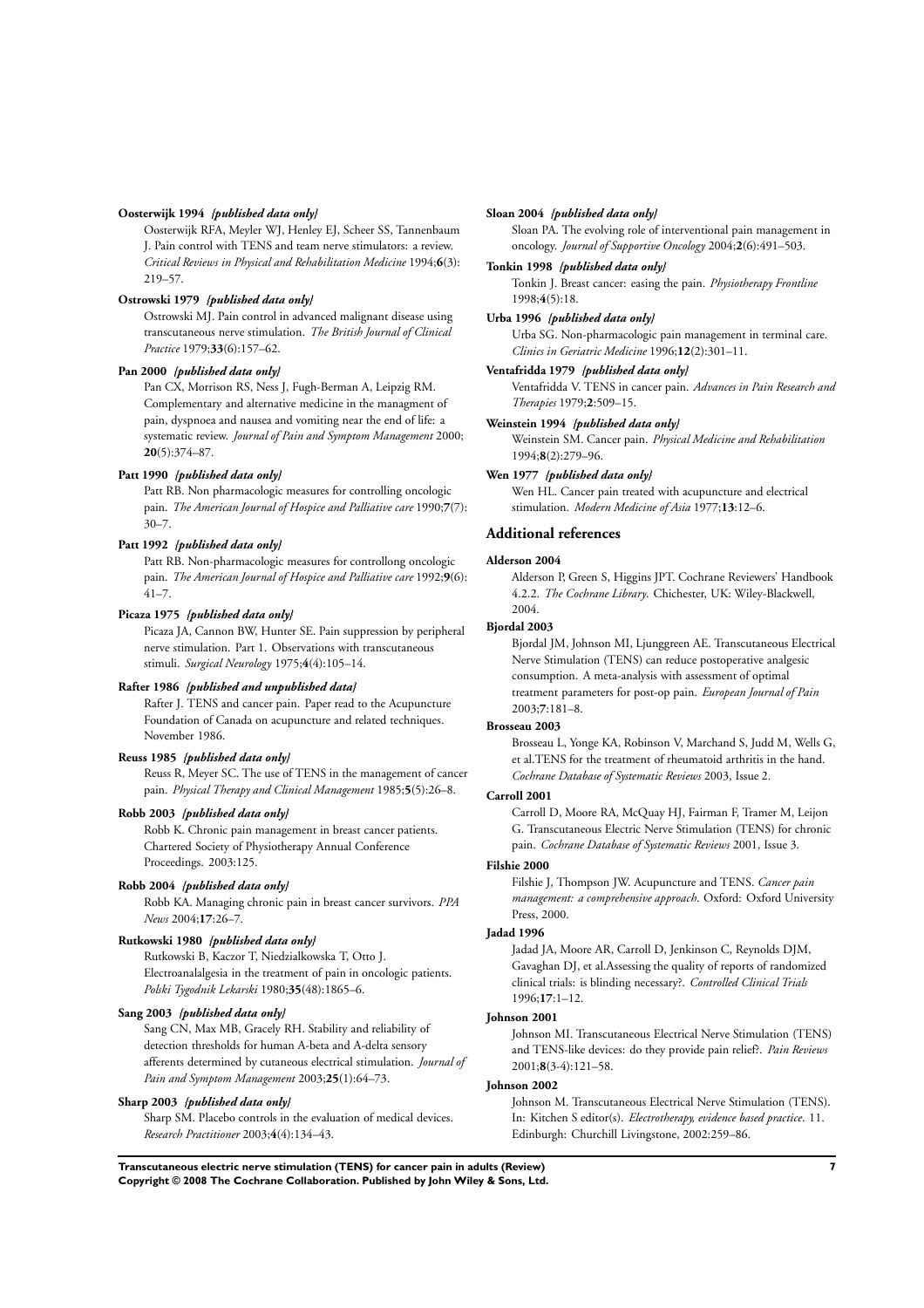#### **Khadilkar 2005**

Khadilkar A, Milne S, Brosseau L, Robinson V, Saginur M, Shea B, et al.Transcutaneous electrical nerve stimulation (TENS) for chronic low-back pain. *Cochrane Database of Systematic Reviews* 2005, Issue 3.

#### **Melzack 1965**

Melzack R, Wall PD. Pain mechanisms: a new theory. *Science* 1965;**150**:971–99.

#### **Osiri 2000**

Osiri M, Welch V, Brosseau L, Shea B, McGowan J, Tugwell P, Wells G. Transcutaneous Electrical Nerve Stimulation (TENS) for knee osteoarthritis. *Cochrane Database of Systematic Reviews* 2000, Issue 4.

#### **Proctor 2005**

Proctor ML, Smith CA, Farquar CM, Stones RW. Transcutaneous Electrical Nerve Stimulation (TENS) and acupuncture for primary dysmenorrhea. *Cochrane Database of Systematic Reviews* 2005, Issue  $\overline{2}$ 

#### **Reeve 1996**

Reeve J, Menon D, Corabian P. Transcutaneous Electrical Nerve

Stimulation: a technology assessment. *International Journal of Technology Assessment in Healthcare* 1996;**12**:299–324.

#### **Simpson 2000**

Simpson K. Philosophy of cancer pain management. *Cancer pain management: a practical approach*. Vol. **1**, Oxford: Oxford University Press, 2000.

#### **Turk 1998**

Turk DC. Adaptation to metastatic cancer pain, regional/local cancer pain and non cancer pain: role of psychological and behavioural factors. *Pain* 1998;**74**:247–56.

#### **Walsh 1997**

Walsh DM. *TENS: clinical applications and related theory*. 1st Edition. Edinburgh: Churchill Livingstone, 1997.

#### **Walsh 2006**

Walsh DM, Howe TE, Johnson MI, Sluka KA. Transcutaneous electrical nerve stimulation for acute pain. *Cochrane Database of Systematic Reviews* 2006, Issue 3.[Art. No.: CD006142. DOI: 10.1002/14651858.CD006142.pub2]

∗ *Indicates the major publication for the study*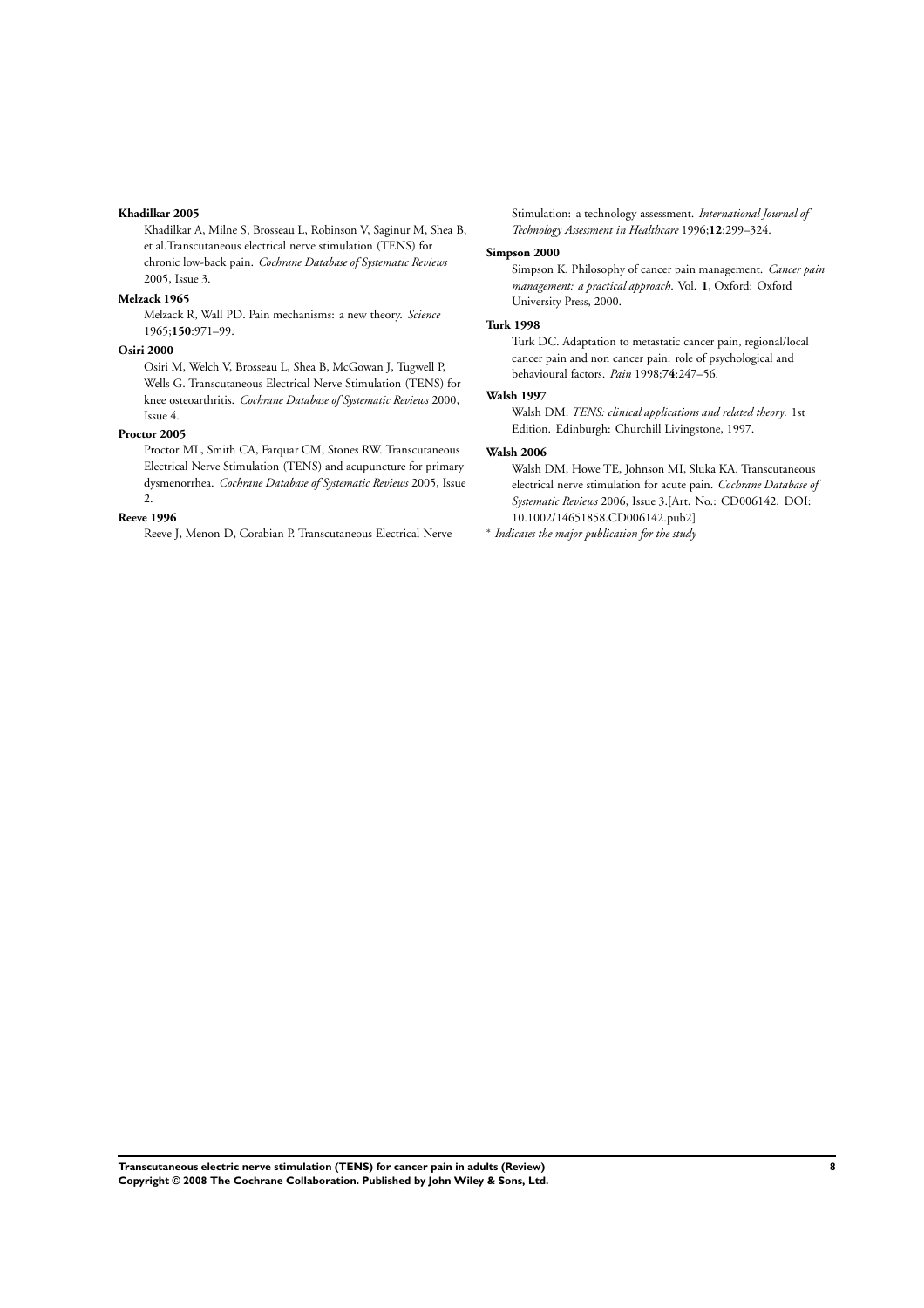## <span id="page-10-0"></span>**CHARACTERISTICS OF STUDIES**

## **Characteristics of included studies** *[ordered by study ID]*

**Gadsby 1997**

| Methods                     | Double-blind RCT.<br>3).<br>Sample size: total 15 were randomised (Gp 1 n=5; Gp 2 n= 3; Gp 3 n=5).<br>Follow-up: none.<br>TENS administered by nurse practitioner (author).<br>day 6. Daily biophysical measurements of body electrical resistance.<br>No reporting of adverse effects.                                                                                                                                                                                                                                                                                                                                                                                                                                             | Participants were allocated to active AL-TENS (Gp 1), placebo AL-TENS (Gp 2) or no treatment (Gp<br>Outcome measures at baseline and on day 6. Retrospective analysis of analgesic and anti-emetic use on |
|-----------------------------|-------------------------------------------------------------------------------------------------------------------------------------------------------------------------------------------------------------------------------------------------------------------------------------------------------------------------------------------------------------------------------------------------------------------------------------------------------------------------------------------------------------------------------------------------------------------------------------------------------------------------------------------------------------------------------------------------------------------------------------|-----------------------------------------------------------------------------------------------------------------------------------------------------------------------------------------------------------|
| Participants                | Inclusions: admitted for symptom control; aged between 35-75; pain and/or nausea and vomiting symp-<br>toms; Caucasian origin.<br>Exclusions: unwilling to provide informed consent; too ill to cope with 30 mins treatment; patients with<br>an on-demand pacemaker, premenopausal women, patients with vomiting due to intestinal obstruction<br>or raised intracranial pressure or iatrogenic causes, patients previously treated with TENS or AL-TENS.<br>Gender: 14 females, 1 male. Age range 38-74 years. All terminal cancer; diagnoses: Breast (n=6), Colon<br>$(n=3)$ , Pancreas $(n=2)$ , Stomach $(n=1)$ , Cervical $(n=1)$ .<br>Dropouts: n=2; both in placebo group, due to a rapid deterioration in their condition. |                                                                                                                                                                                                           |
| Interventions               | AL-TENS and placebo delivered via 2 gelled carbon electrodes, sealed with tape: one to acupuncture point<br>Pe6 (Neiguan) and one to L14 (Hegu) of dominant hand. Leads attached to V-TENS stimulator.<br>Electrical parameters: pulse rate: 2 Hz, symmetrical biphasic pulsewave in continuous mode; pulse width:<br>200 ms; amplitude: 2.5.<br>Duration of treatment: 30 minutes; frequency: 5/day.                                                                                                                                                                                                                                                                                                                               |                                                                                                                                                                                                           |
| Outcomes                    | EORTC QOL-C30 at baseline and on Day 6. Includes dimensions on pain, nausea and vomiting and<br>fatigue, global quality of life and 5 functional scales.<br>Retrospective assessment of analgesic and anti-emetic use over study period at Day 6.                                                                                                                                                                                                                                                                                                                                                                                                                                                                                   |                                                                                                                                                                                                           |
| <b>Notes</b>                | Quality: 3                                                                                                                                                                                                                                                                                                                                                                                                                                                                                                                                                                                                                                                                                                                          |                                                                                                                                                                                                           |
| <b>Risk of bias</b>         |                                                                                                                                                                                                                                                                                                                                                                                                                                                                                                                                                                                                                                                                                                                                     |                                                                                                                                                                                                           |
| Item                        | Authors' judgement                                                                                                                                                                                                                                                                                                                                                                                                                                                                                                                                                                                                                                                                                                                  | Description                                                                                                                                                                                               |
| Allocation concealment? Yes |                                                                                                                                                                                                                                                                                                                                                                                                                                                                                                                                                                                                                                                                                                                                     | A - Adequate                                                                                                                                                                                              |

**Transcutaneous electric nerve stimulation (TENS) for cancer pain in adults (Review) 9 Copyright © 2008 The Cochrane Collaboration. Published by John Wiley & Sons, Ltd.**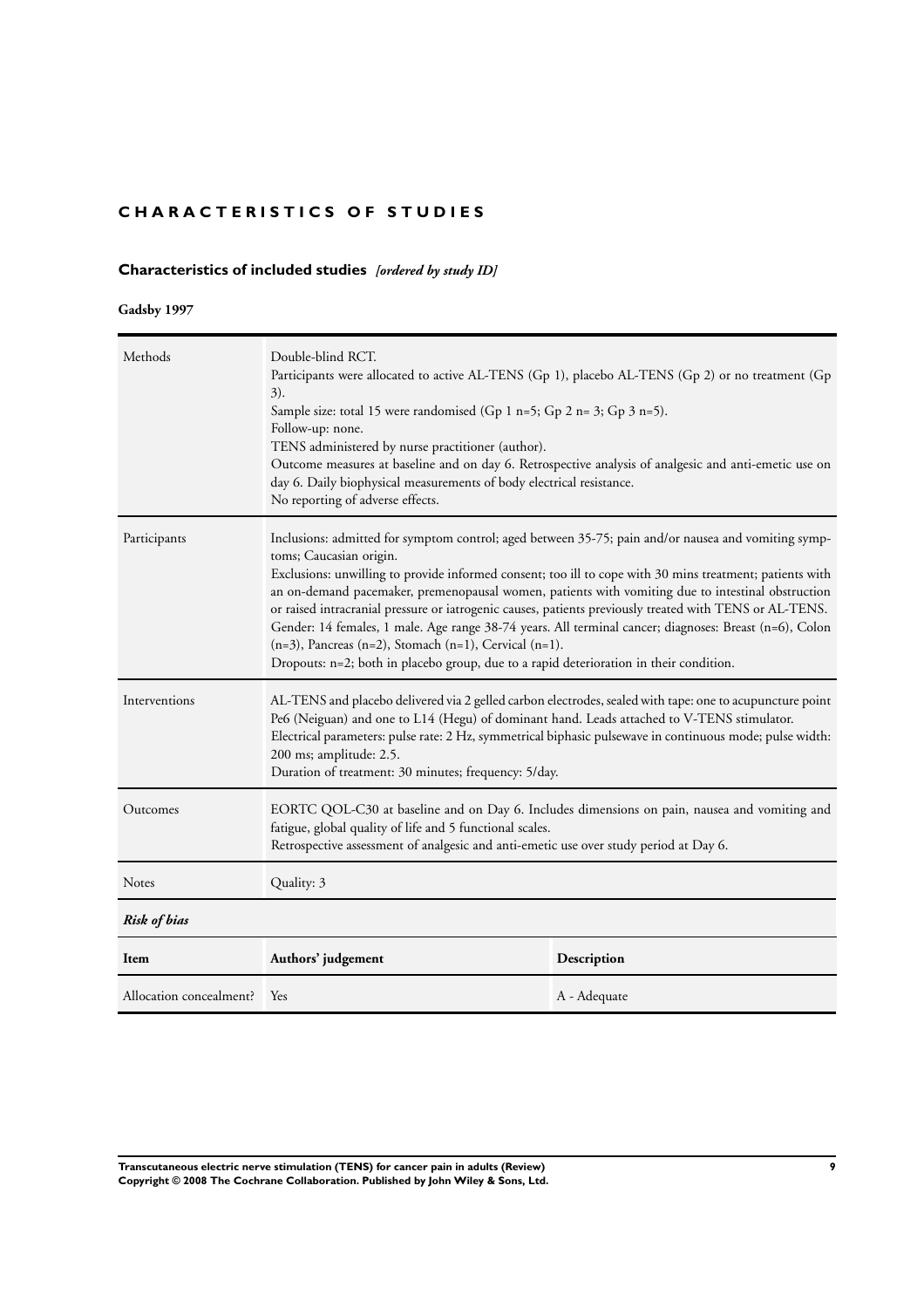## **Robb 2007**

| Methods       | Randomised, placebo-controlled crossover trial design.<br>Participants stratified according to level of average pain prior to randomisation.<br>Randomised to 1 of 6 groups for TENS, TSE and placebo TSE.<br>Sample size: total 49 were randomised (group 1: 9; group 2: 6; group 3: 9; group 4: 10; group 5: 7; group<br>$6: 8$ ).<br>Treatment duration: 3 weeks of each treatment $(12 \text{ weeks})$ with $3 \times 1$ week breaks in between treatments.<br>Follow-up: 3, 6 and 12 months.<br>TENS administered by researcher in clinic and taught to subjects to use at home.<br>Self-report pain and mood questionnaires completed at baseline then weekly thereafter during interven-<br>tion, then at 3, 6 and 12 months.<br>Pain diaries completed daily during intervention.<br>Objective measures of shoulder mobility completed by researcher at baseline and at the end of every arm<br>of the trial.<br>Self-report satisfaction questionnaire on completion of the trial.                                                                                  |
|---------------|------------------------------------------------------------------------------------------------------------------------------------------------------------------------------------------------------------------------------------------------------------------------------------------------------------------------------------------------------------------------------------------------------------------------------------------------------------------------------------------------------------------------------------------------------------------------------------------------------------------------------------------------------------------------------------------------------------------------------------------------------------------------------------------------------------------------------------------------------------------------------------------------------------------------------------------------------------------------------------------------------------------------------------------------------------------------------|
| Participants  | Inclusions: history of breast cancer and chronic pain for at least 6 months due to cancer treatment.<br>Exclusions: under 18 years of age, evidence of recurrent disease, cognitive deficits, pain due to a neurological<br>deficit, absence of skin sensation in the painful area, previous experience of TENS.<br>Gender: all female.<br>50% had pain secondary to surgery, 20% has pain secondary to radiotherapy, 30% had a combination.<br>Mean age: 58 years (med: 59 range: 38-60).<br>Mean duration of pain: 51 months (med: 31 range: 6-182).<br>Majority were Caucasian (87%), married (61%) and in employment (44%).<br>Dropouts: n=8 (pain increased: n=2; pain resolved: n=2; skin reaction: n=1; other: n=3).                                                                                                                                                                                                                                                                                                                                                  |
| Interventions | Concurrent treatment: subjects permitted to continue with all current medications but not permitted to<br>start any new treatments during the trial.<br>TENS: dual channel stimulator with self-adhesive pads (Spembly Medical Ltd). Amplitude adjusted to<br>provide a "strong but comfortable" tingling sensation. Continuous mode. Pulse width: unknown. Pulse<br>frequency: high (subject adjusted according to comfort). Electrode placement: in area of pain or adjacent<br>dermatome. Two or four electrodes according to size of area. Treatment schedule: as determined by subject,<br>advised on > 1 hour duration, frequency: as determined by pain.<br>TSE: single channel stimulator with self-adhesive pads (Advanced Pain Management Ltd). Pulse frequency:<br>2000 Hz. Electrode placement: 2 pads para-vertebrally at C3-4 level for pain in the neck, arm or hand.<br>Two pads over spinous processes of T1 and T10 for all pain below the neck. Treatment duration: 10-30<br>minutes, frequency: as determined by pain.<br>Placebo: procedure as for TSE. |
| Outcomes      | Brief Pain Inventory (BPI) short form: measured at baseline then weekly thereafter whilst receiving treat-<br>ment. Post-treatment measurement at 3, 6 and 12 months.<br>Hospital Anxiety and Depression Scale (HAD): measured as above.<br>Range of movement at the ipsilateral shoulder joint (flexion and abduction): measured with a goniometer<br>at baseline and at the end of each intervention.<br>Pain diaries documented daily by the subjects: pain relief and analgesic consumption.<br>Patient satisfaction questionnaire to evaluate satisfaction with each treatment: recorded on completion of<br>the trial.<br>Adverse effects like skin irritation and increased pain were monitored throughout.                                                                                                                                                                                                                                                                                                                                                           |
| Notes         | Quality: 4                                                                                                                                                                                                                                                                                                                                                                                                                                                                                                                                                                                                                                                                                                                                                                                                                                                                                                                                                                                                                                                                   |

**Transcutaneous electric nerve stimulation (TENS) for cancer pain in adults (Review) 10 Copyright © 2008 The Cochrane Collaboration. Published by John Wiley & Sons, Ltd.**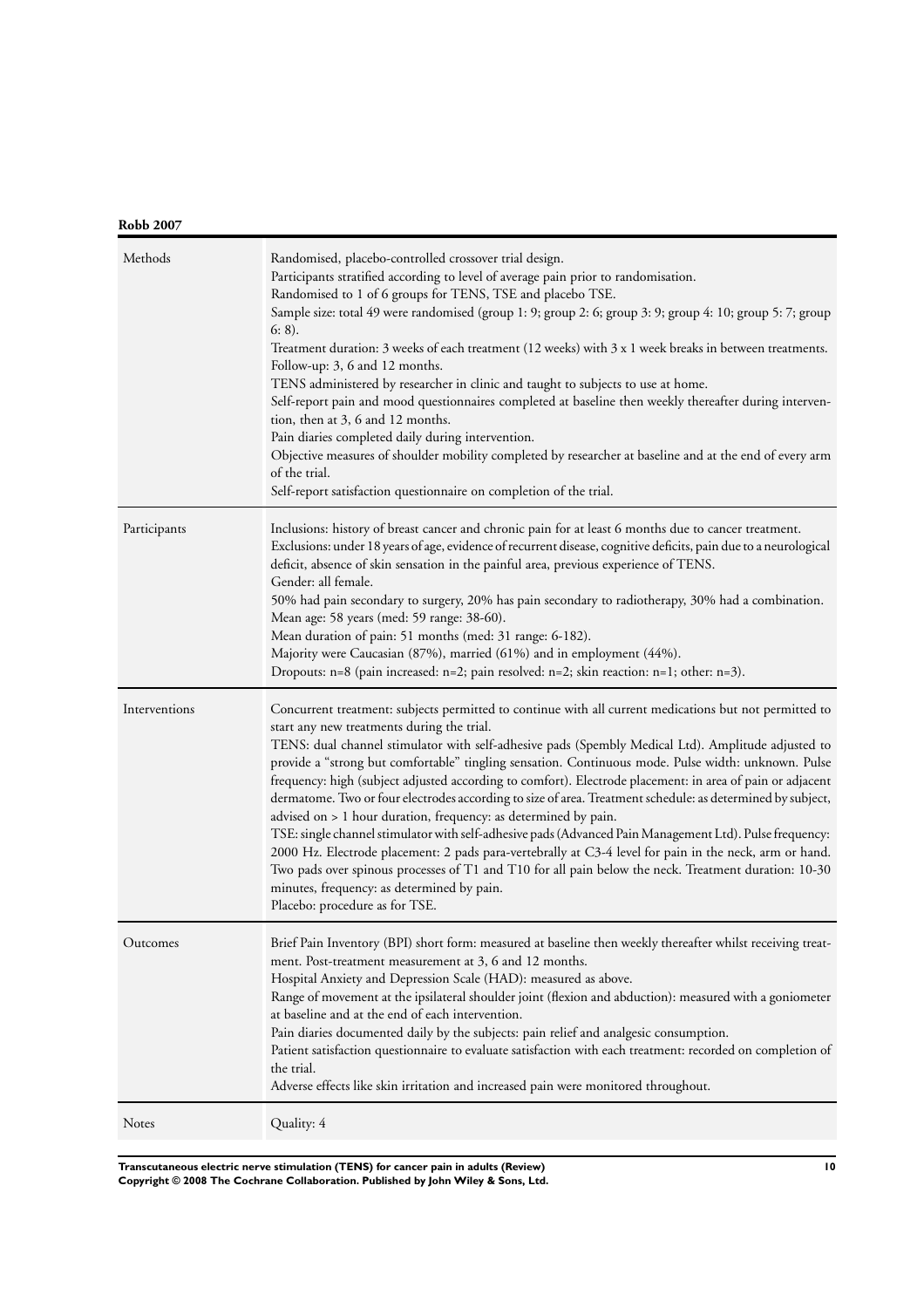#### <span id="page-12-0"></span>**Robb 2007** (*Continued)*

| <b>Risk of bias</b>        |                    |                |
|----------------------------|--------------------|----------------|
| Item                       | Authors' judgement | Description    |
| Allocation concealment? No |                    | C - Inadequate |

RCT: Randomised Controlled Trial Gp: group n: number TENS: Transcutaneous electrical nerve stimulation AL-TENS: Acupuncture-like TENS TSE: Transcutaneous spinal electroanalgesis mins: minutes Hz: hertz ms: microseconds C3-4: cervical spine level 3-4 T1: thoracic spine level 1 T10: thoracic spine level 10 EORTC QOL-C30: European organisation for research and treatment of cancer quality of life questionnaire

# Avellanosa 1982 Non-randomised study Bild 1990 Non-randomised study Bonakdar 2004 No clinical data Cata 2004 Non-randomised study Cooperman 1975 Non-randomised study, not cancer-related pain Crompton 1992 Non-randomised study, not cancer-related pain De-Pinto 2006 No clinical data Dil'Din 1985 Non-randomised study Evtiukhin 1998 Non-randomised study Hakl 1989 Non-randomised study **Transcutaneous electric nerve stimulation (TENS) for cancer pain in adults (Review) 11 Copyright © 2008 The Cochrane Collaboration. Published by John Wiley & Sons, Ltd.**

## **Characteristics of excluded studies** *[ordered by study ID]*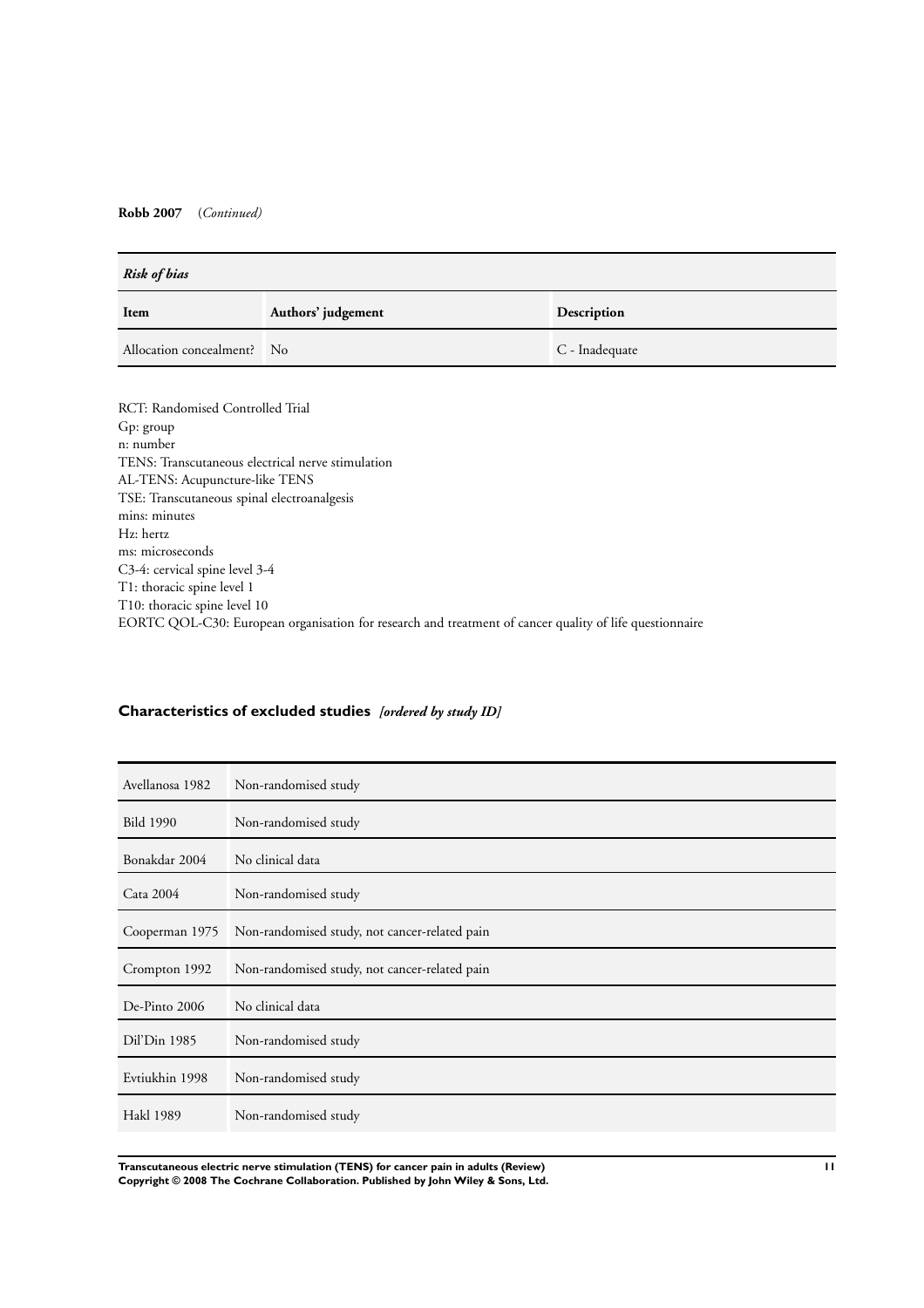| Hamza 1999      | Not cancer-related pain                                        |
|-----------------|----------------------------------------------------------------|
| Hasun 1988      | Non-randomised study                                           |
| Hidderley 1997  | Cancer patients were not randomised in the main clinical trial |
| Kim 2005        | No clinical data                                               |
| Kleinkort 2005  | Non-randomised study, not cancer related pain                  |
| Lamer 1994      | No clinical data                                               |
| Lange 1995      | No clinical data                                               |
| Librach 1988    | No clinical data                                               |
| Long 1991       | No clinical data                                               |
| McCaffery 1992  | No clinical data                                               |
| Miguel 2000     | No clinical data                                               |
| Naveau 1992     | Acute, not chronic treatment-related pain                      |
| Oosterwijk 1994 | No clinical data                                               |
| Ostrowski 1979  | Non-randomised study                                           |
| Pan 2000        | No clinical data                                               |
| Patt 1990       | No clinical data                                               |
| Patt 1992       | No clinical data                                               |
| Picaza 1975     | Non-randomised study, not cancer related pain                  |
| Rafter 1986     | Not an RCT                                                     |
| Reuss 1985      | Non-randomised study                                           |
| Robb 2003       | No clinical data                                               |
| Robb 2004       | No clinical data                                               |
| Rutkowski 1980  | Non-randomised study                                           |
| Sang 2003       | Non-randomised study                                           |

**Transcutaneous electric nerve stimulation (TENS) for cancer pain in adults (Review) 12 Copyright © 2008 The Cochrane Collaboration. Published by John Wiley & Sons, Ltd.**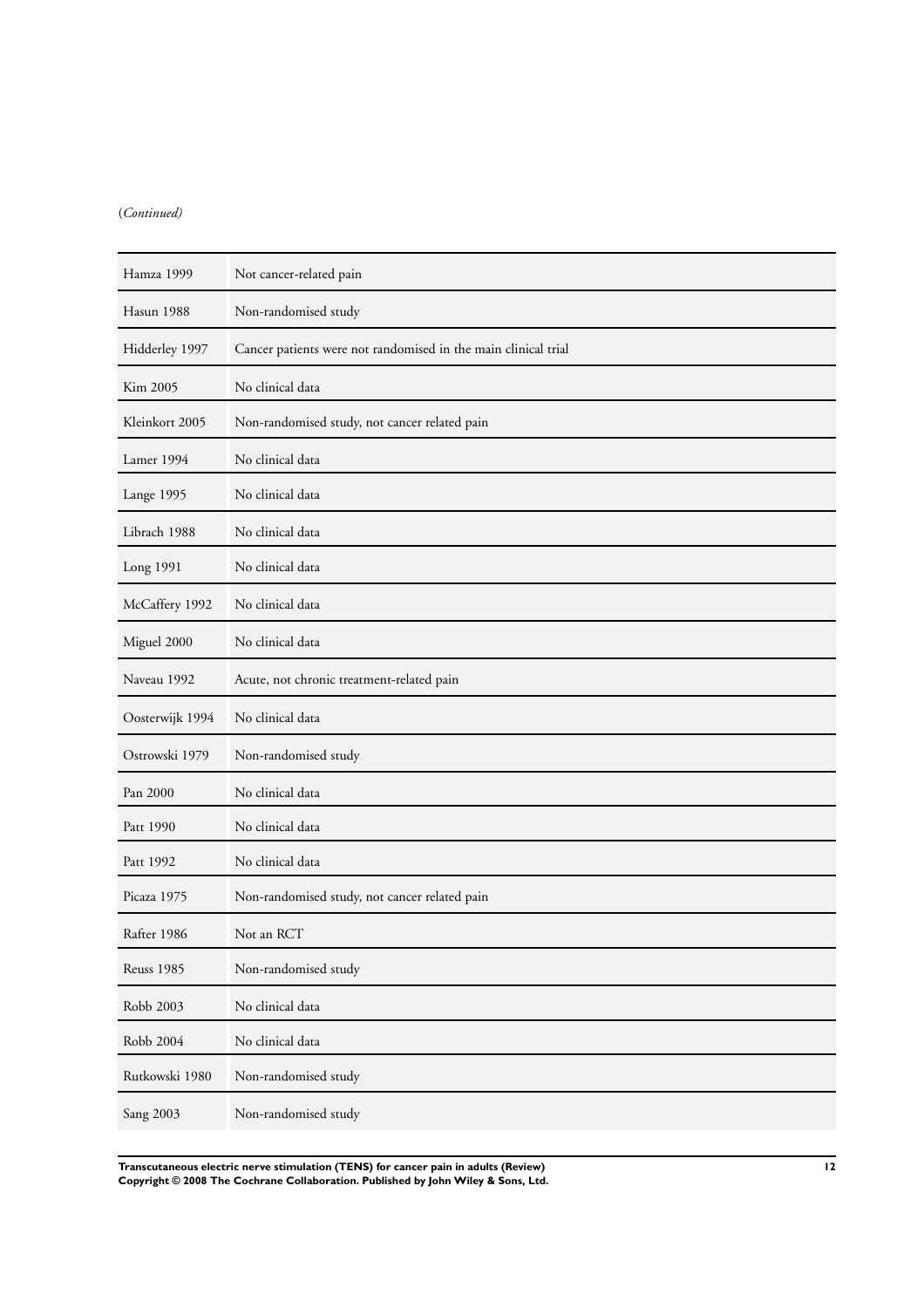| Sharp 2003       | No clinical data     |
|------------------|----------------------|
| Sloan $2004$     | No clinical data     |
| Tonkin 1998      | No clinical data     |
| Urba 1996        | No clinical data     |
| Ventafridda 1979 | Non-randomised study |
| Weinstein 1994   | No clinical data     |
| Wen 1977         | Non-randomised study |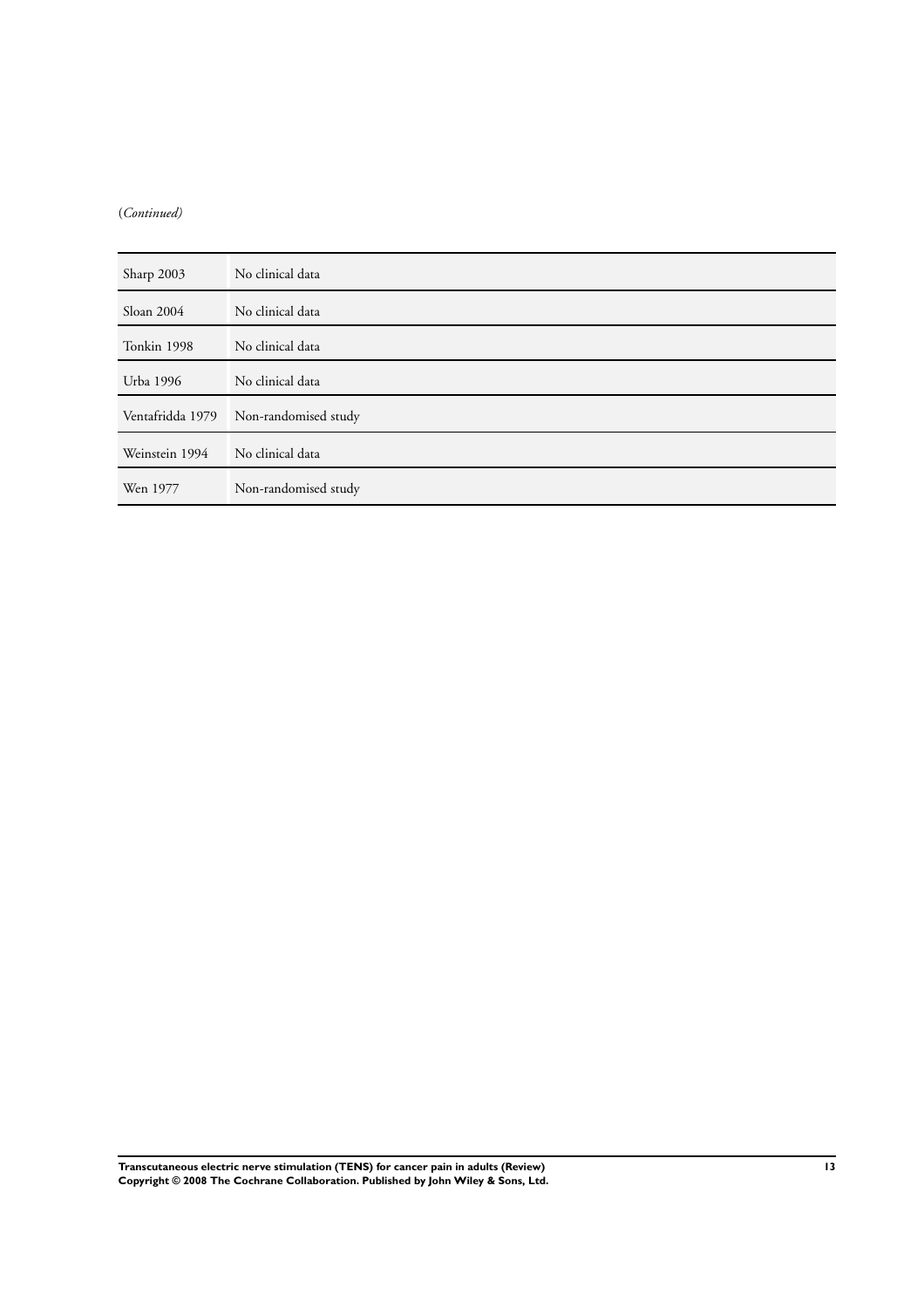## <span id="page-15-0"></span>**D A T A A N D A N A L Y S E S**

This review has no analyses.

## **A P P E N D I C E S**

#### **Appendix 1. MEDLINE search strategy**

**MEDLINE search (1950 to present) (April 2008) - via Dialog Datastar:** 1. TRANSCUTANEOUS ADJ ELECTRIC ADJ NERVE ADJ STIMULATION 2. TRANSCUTANEOUS-ELECTRIC-NERVE-STIMULATION.DE. 3. TNS 4. PERCUTANEOUS ADJ ELECTRIC ADJ NERVE ADJ STIMULATION 5. ELECTRIC ADJ STIMULATION ADJ THERAPY 6. ELECTRIC-STIMULATION-THERAPY.DE. 7. ELECTRIC ADJ STIMULATION 8. ELECTROSTIMULATION 9. ELECTROANALGESI\$ 10. ELECTROTHERA\$ 11. ELECTROMAGNETI\$ 12. INTERFERENTIAL 13. REBOX 14. CODETRON 15. LIKON 16. 1 OR 2 OR 3 OR 4 OR 5 OR 6 OR 7 OR 8 OR 9 OR 10 OR 11 OR 12 OR 13 OR 14 OR 15 17. CANCER\$ 18. NEOPLASMS#.W..DE. 19. TUMOUR\$ 20. TUMOR\$ 21. ONCOLO\$ 22. CARCINOMA\$ 23. MALIGNAN\$ 24. 17 OR 18 OR 19 OR 20 OR 21 OR 22 OR 23 25. PAIN\$ 26. PAIN#.W..DE. 27. PAIN ADJ MEASUREMENT 28. PAIN-MEASUREMENT.DE. 29. PAIN ADJ SCALE 30. 25 OR 26 OR 27 OR 28 OR 29 31. 16 AND 24 AND 30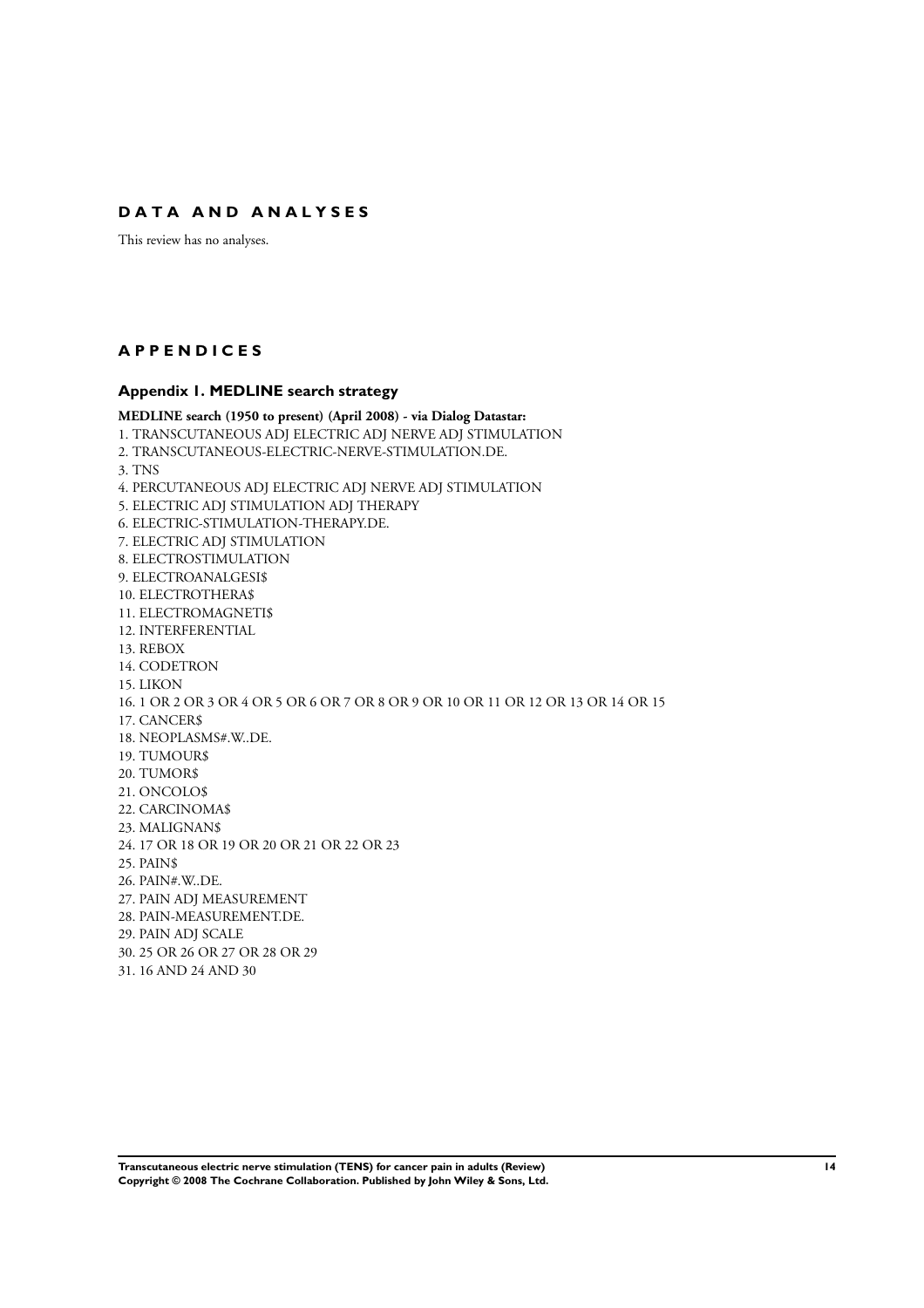## <span id="page-16-0"></span>**Appendix 2. Other search strategies**

## **1 CINAHL search (1982 to 2008)**

**Search terms**

1. TRANSCUTANEOUS ADJ ELECTRIC ADJ NERVE ADJ STIMULATION

2. TRANSCUTANEOUS-ELECTRIC-NERVE-STIMULATION.DE.

3. TNS

4. ELECTRIC-STIMULATION.DE.

5. ELECTRIC ADJ STIMULATION ADJ THERAPY

6. PERCUTANEOUS ADJ ELECTRIC ADJ NERVE ADJ STIMULATION

7. ELECTRIC ADJ STIMULATION

8. ELECTROSTIMULATION

9. ELECTROANALGESI\$

10. ELECTROTHERA\$

11. ELECTROMAGNETI\$

12. ELECTROTHERAPY#.W..DE.

13. INTERFERENTIAL

14. REBOX

15. CODETRON

16. LIKON

17. 1 OR 2 OR 3 OR 4 OR 5 OR 6 OR 7 OR 8 OR 9 OR 10 OR 11 OR 12 OR 13 OR 14 OR 15 OR 16

18. CANCER

19. CANCER-PATIENTS.DE.

20. CANCER ADJ PAIN

21. CANCER-PAIN.DE.

22. NEOPLASM

**Transcutaneous electric nerve stimulation (TENS) for cancer pain in adults (Review) 15 Copyright © 2008 The Cochrane Collaboration. Published by John Wiley & Sons, Ltd.**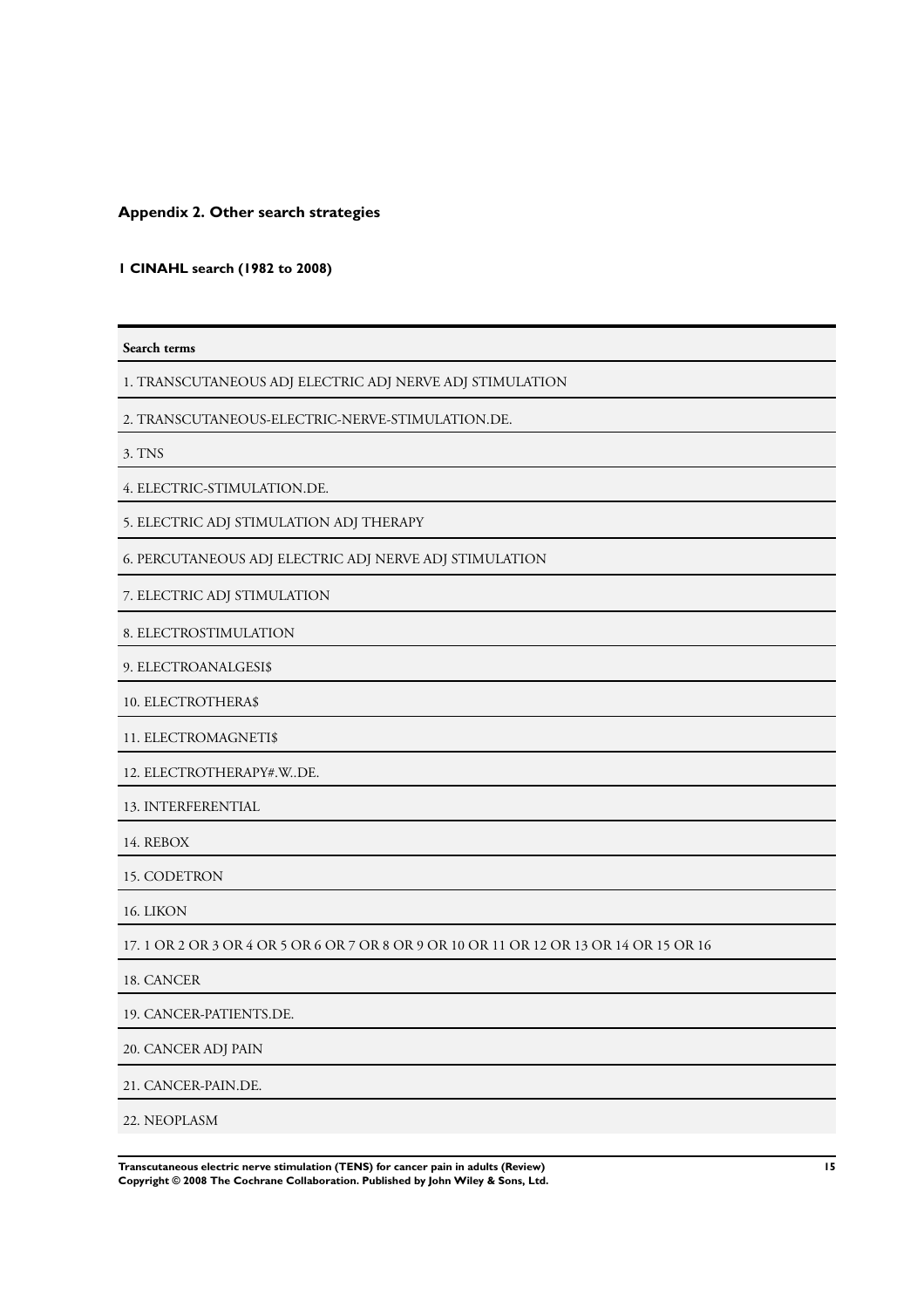23. NEOPLASMS#.W..DE.

24. TUMOUR

25. CARCINOMA#.W..DE.

26. CARCINOMA

27. ONCOLO\$

28. MALIGNAN\$

29. TUMOR

30. 18 OR 19 OR 20 OR 21 OR 22 OR 23 OR 24 OR 25 OR 26 OR 27 OR 28 OR 29

31. PAIN

32. PAIN#.W..DE.

33. PAIN ADJ MEASUREMENT

34. PAIN-MEASUREMENT.DE.

35. PAIN ADJ SCALE

36. 31 OR 32 OR 33 OR 34 OR 35

37. ADULT.DE. OR MIDDLE-AGE OR AGED.W..DE. OR AGED-80-AND-OVER

38. CLINICAL ADJ TRIAL

39. CONTROLLED ADJ CLINICAL ADJ TRIAL

40. EVALUATION

41. PROSPECTIVE

42. META-ANALYSIS

43. RANDOMISED ADJ CONTROLLED ADJ TRIAL

44. VALIDATION

45. RANDOM ADJ ALLOCATION

46. EXPERIMENTAL-STUDIES#.DE. OR CLINICAL-TRIALS#.DE.

47. CLINICAL ADJ RESEARCH

**Transcutaneous electric nerve stimulation (TENS) for cancer pain in adults (Review) 16 Copyright © 2008 The Cochrane Collaboration. Published by John Wiley & Sons, Ltd.**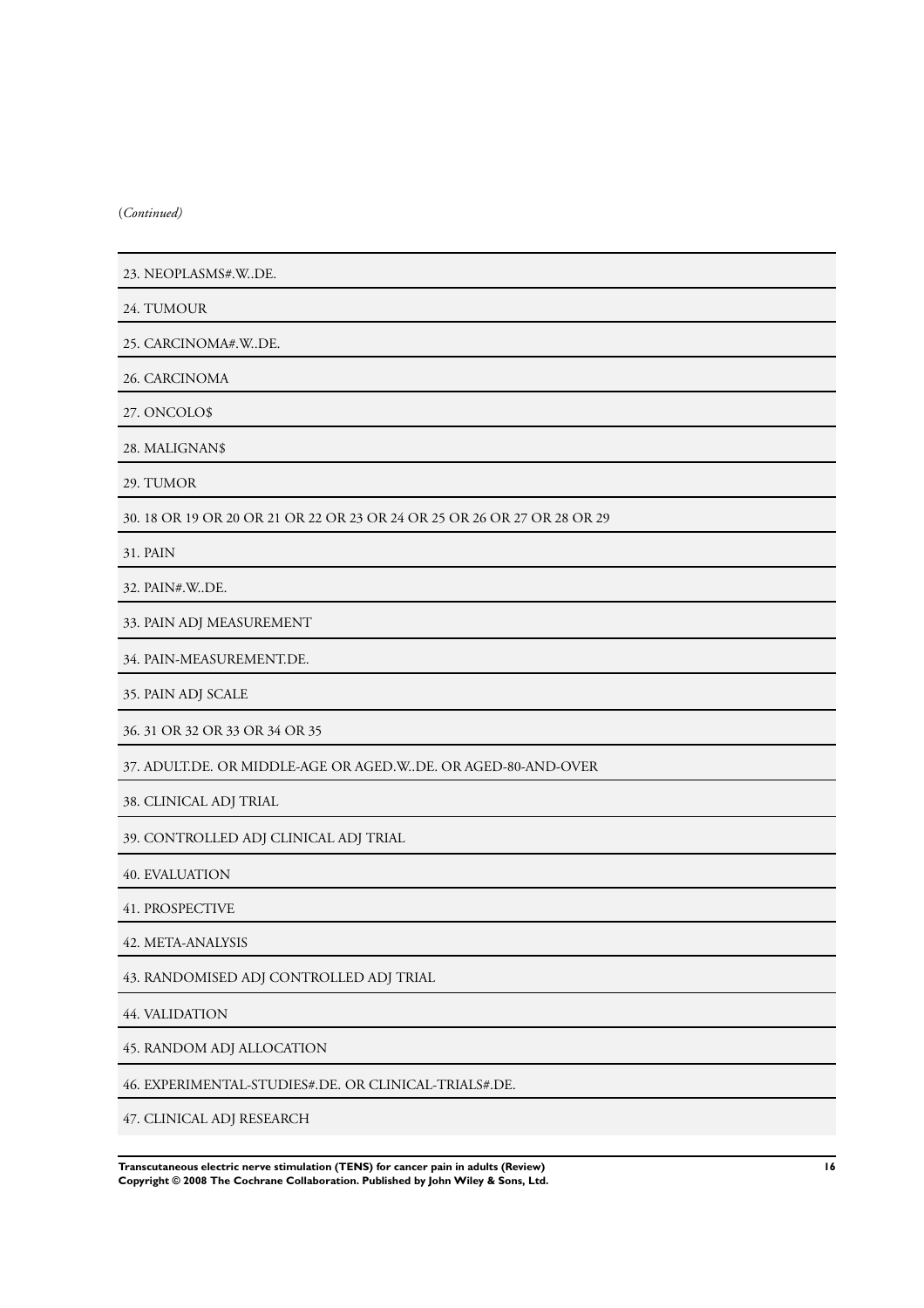#### 48. CLINICAL-RESEARCH#.DE.

49. 38 OR 39 OR 40 OR 41 OR 42 OR 43 OR 44 OR 45 OR 46 OR 47 OR 48

50. 17 AND 30 AND 36

51. 17 AND 30 AND 36 AND 49

52. 51 AND 37

## **2 EMBASE Search (1974 to 2008)**

**Search terms**

1. TRANSCUTANEOUS ADJ ELECTRIC ADJ NERVE ADJ STIMULATION

2. TRANSCUTANEOUS-NERVE-STIMULATION.DE.

3. TNS

4. PERCUTANEOUS ADJ ELECTRIC ADJ NERVE ADJ STIMULATION

5. ELECTROSTIMULATION.W..DE.

6. ELECTRIC ADJ STIMULATION ADJ THERAPY

7. ELECTROSTIMULATION-THERAPY.DE. OR NERVE-STIMULATION#.DE.

8. ELECTRIC ADJ STIMULATION

9. ELECTROANALGESI\$

10. ELECTROANALGESIA.W..DE.

11. ELECTROTHERA\$

12. ELECTROMAGNETI\$

13. INTERFERENTIAL

14. REBOX

15. CODETRON

16. LIKON

**Transcutaneous electric nerve stimulation (TENS) for cancer pain in adults (Review) 17 Copyright © 2008 The Cochrane Collaboration. Published by John Wiley & Sons, Ltd.**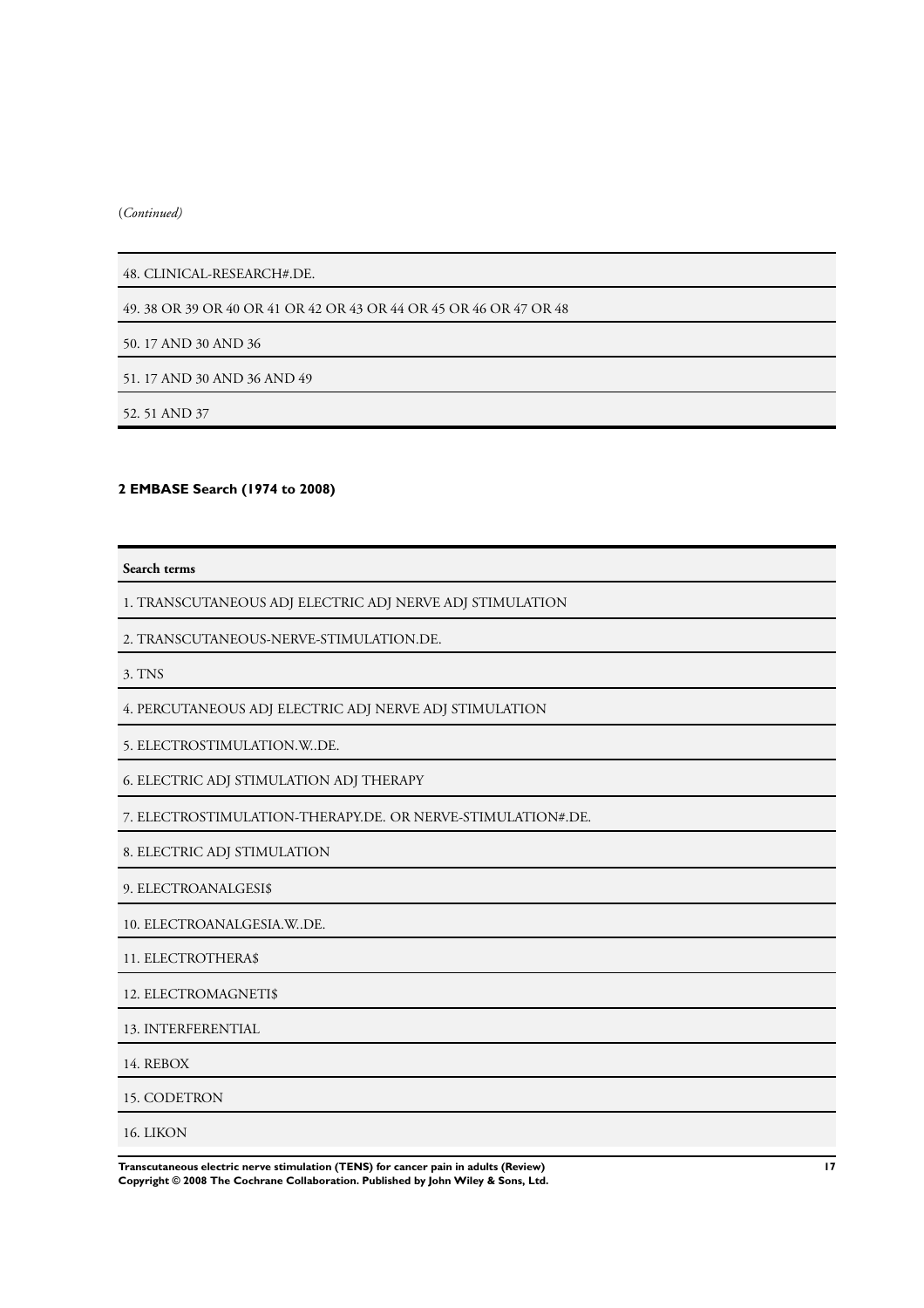| 17. 1 OR 2 OR 3 OR 4 OR 5 OR 6 OR 7 OR 8 OR 9 OR 10 OR 11 OR 12 OR 13 OR 14 OR 15 OR 16 |
|-----------------------------------------------------------------------------------------|
| 18. CANCER                                                                              |
| 19. NEOPLASM#.WDE.                                                                      |
| 20. TUMOUR                                                                              |
| 21. TUMOR                                                                               |
| 22. ONCOLO\$                                                                            |
| 23. CANCER-PAIN.DE.                                                                     |
| 24. CARCINOMA                                                                           |
| 25. MALIGNANT                                                                           |
| 26. MALIGNANCY                                                                          |
| 27. MALIGNANT-NEOPLASTIC-DISEASE#.DE.                                                   |
| 28. 18 OR 19 OR 20 OR 21 OR 22 OR 23 OR 24 OR 25 OR 26 OR 27                            |
| 29. PAIN                                                                                |
| 30. PAIN#.WDE.                                                                          |
| 31. PAIN ADJ MEASUREMENT                                                                |
| 32. PAIN-ASSESSMENT#.DE.                                                                |
| 33. PAIN ADJ SCALE                                                                      |
| 34. 29 OR 30 OR 31 OR 32 OR 33                                                          |
| 35. CLINICAL-TRIAL#                                                                     |
| 36. META-ANALYSIS.DE.                                                                   |
| 37. CLINICAL ADJ TRIAL                                                                  |
| 38. CONTROLLED ADJ CLINICAL ADJ TRIAL                                                   |
| 39. RANDOMISED ADJ CONTROLLED ADJ TRIAL                                                 |
| 40. META-ANALYSIS                                                                       |
| 41. EVIDENCE-BASED-PRACTICE#.DE.                                                        |
|                                                                                         |

**Transcutaneous electric nerve stimulation (TENS) for cancer pain in adults (Review) 18 Copyright © 2008 The Cochrane Collaboration. Published by John Wiley & Sons, Ltd.**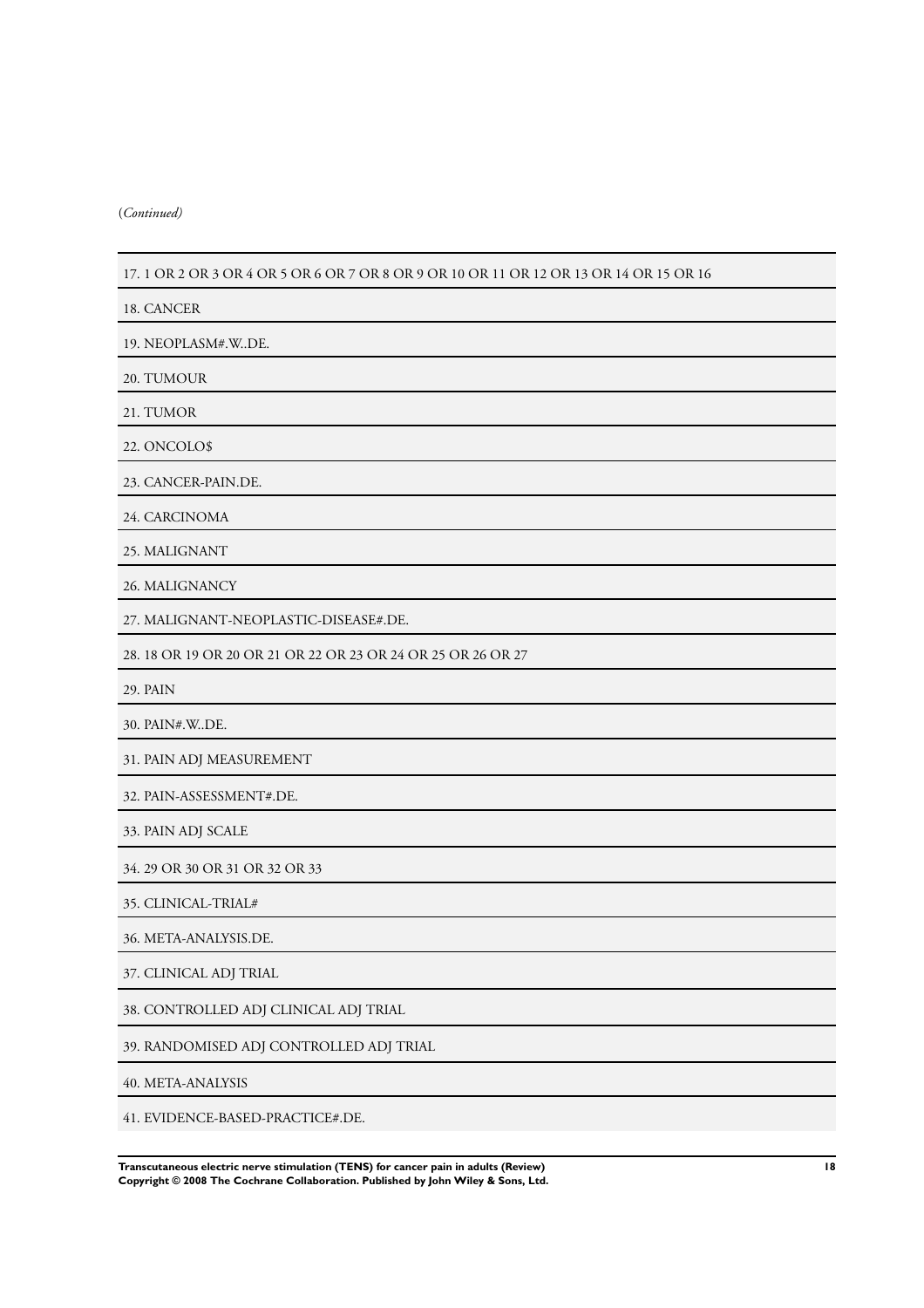42. EVALUATION

43. PROSPECTIVE

44. RANDOM ADJ ALLOCATION

45. MEDICAL-RESEARCH#.DE.

46. CLINICAL ADJ RESEARCH

47. CLINICAL-RESEARCH.DE.

48. 35 OR 36 OR 37 OR 38 OR 39 OR 40 OR 41 OR 42 OR 43 OR 44 OR 45 OR 46 OR 47

49. 17 AND 28 AND 34

50. 48 AND 49

51. ADULT# OR AGED.DE.

52. 50 AND 51

## **3 AMED Search (1985 to 2008)**

**search terms**

1. TRANSCUTANEOUS ADJ ELECTRIC ADJ NERVE ADJ STIMULATION

2. TRANSCUTANEOUS-NERVE-STIMULATION.DE.

3. TNS

4. PERCUTANEOUS ADJ ELECTRIC ADJ NERVE ADJ STIMULATION

5. ELECTROSTIMULATION.W..DE.

6. ELECTRIC ADJ STIMULATION ADJ THERAPY

7. ELECTROSTIMULATION-THERAPY.DE. OR NERVE-STIMULATION#.DE.

8. ELECTRIC ADJ STIMULATION

9. ELECTROANALGESI\$

**Transcutaneous electric nerve stimulation (TENS) for cancer pain in adults (Review) 19 Copyright © 2008 The Cochrane Collaboration. Published by John Wiley & Sons, Ltd.**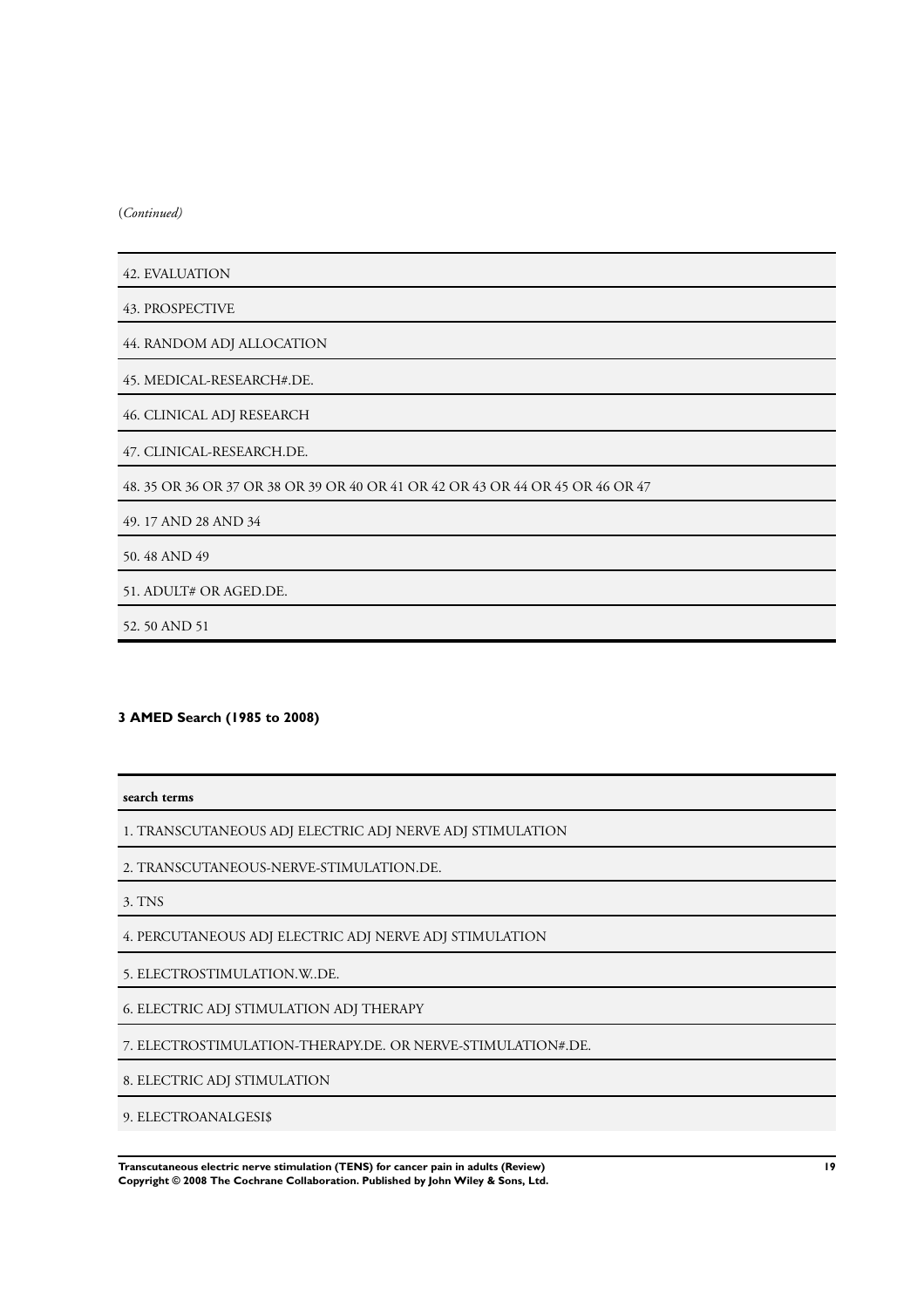10. ELECTROANALGESIA.W..DE.

11. ELECTROTHERA\$

12. ELECTROMAGNETI\$

13. INTERFERENTIAL

14. REBOX

15. CODETRON

16. LIKON

17. 1 OR 2 OR 3 OR 4 OR 5 OR 6 OR 7 OR 8 OR 9 OR 10 OR 11 OR 12 OR 13 OR 14 OR 15 OR 16

18. CANCER

19. NEOPLASM#.W..DE.

20. TUMOUR

21. TUMOR

22. ONCOLO\$

23. CANCER-PAIN.DE.

24. CARCINOMA

25. MALIGNANT

26. MALIGNANCY

27. MALIGNANT-NEOPLASTIC-DISEASE#.DE.

28. 18 OR 19 OR 20 OR 21 OR 22 OR 23 OR 24 OR 25 OR 26 OR 27

29. PAIN

30. PAIN#.W..DE.

31. PAIN ADJ MEASUREMENT

32. PAIN-ASSESSMENT#.DE.

33. PAIN ADJ SCALE

34. 29 OR 30 OR 31 OR 32 OR 33

**Transcutaneous electric nerve stimulation (TENS) for cancer pain in adults (Review) 20 Copyright © 2008 The Cochrane Collaboration. Published by John Wiley & Sons, Ltd.**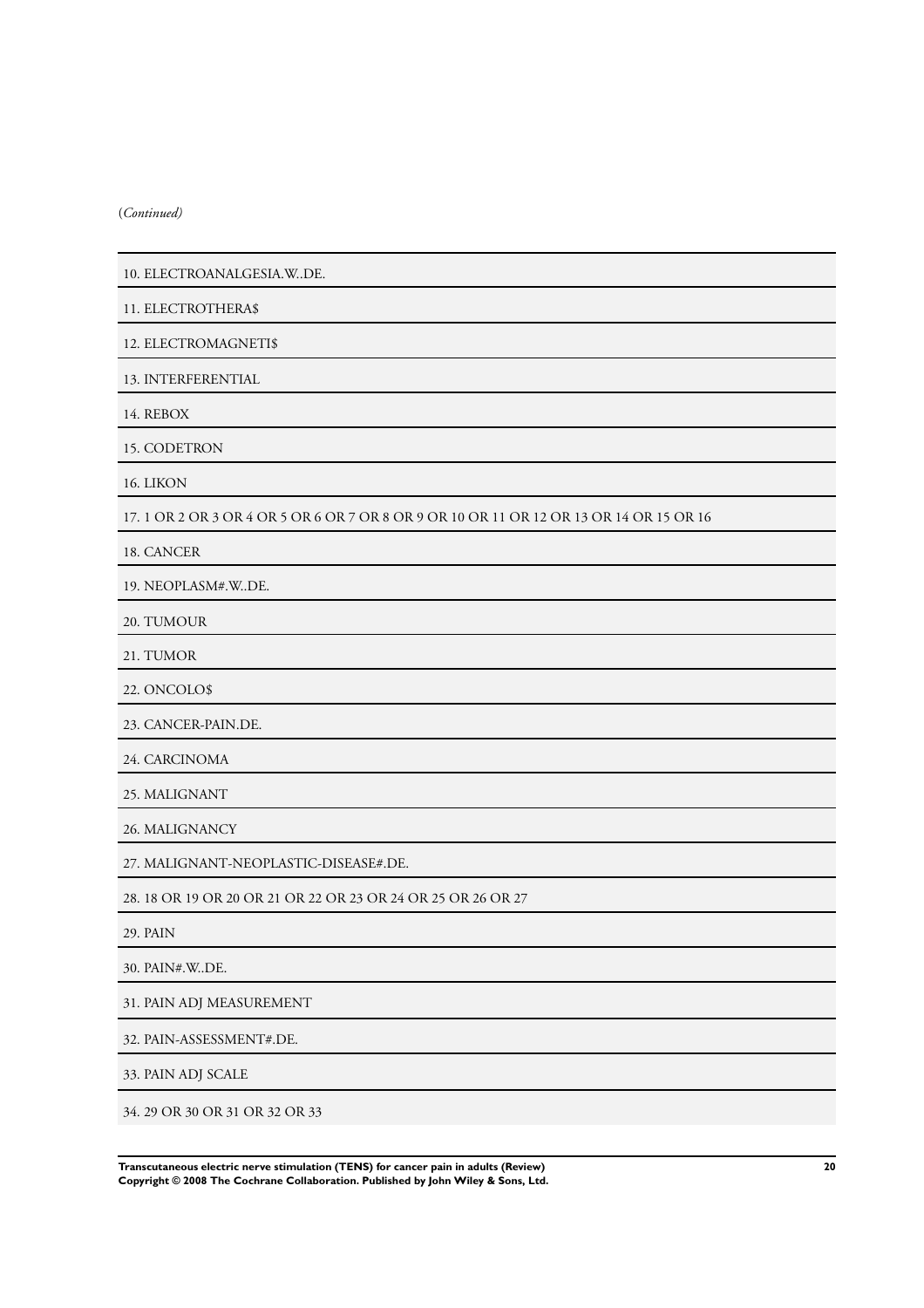35. CLINICAL-TRIAL#

36. META-ANALYSIS.DE.

37. CLINICAL ADJ TRIAL

38. CONTROLLED ADJ CLINICAL ADJ TRIAL

39. RANDOMISED ADJ CONTROLLED ADJ TRIAL

40. META-ANALYSIS

41. EVIDENCE-BASED-PRACTICE#.DE.

42. EVALUATION

43. PROSPECTIVE

44. RANDOM ADJ ALLOCATION

45. MEDICAL-RESEARCH#.DE.

46. CLINICAL ADJ RESEARCH

47. CLINICAL-RESEARCH.DE.

48. 35 OR 36 OR 37 OR 38 OR 39 OR 40 OR 41 OR 42 OR 43 OR 44 OR 45 OR 46 OR 47

49. 17 AND 28 AND 34

50. 48 AND 49

51. ADULT# OR AGED.DE.

52. 50 AND 51

#### **4 Search of The Cochrane Library**

#### **Search terms**

In addition, Cochrane search history (Reviews / CENTRAL / DARE):

1.Transcutaneous electric nerve stimulation (All fields & products)

**Transcutaneous electric nerve stimulation (TENS) for cancer pain in adults (Review) 21 Copyright © 2008 The Cochrane Collaboration. Published by John Wiley & Sons, Ltd.**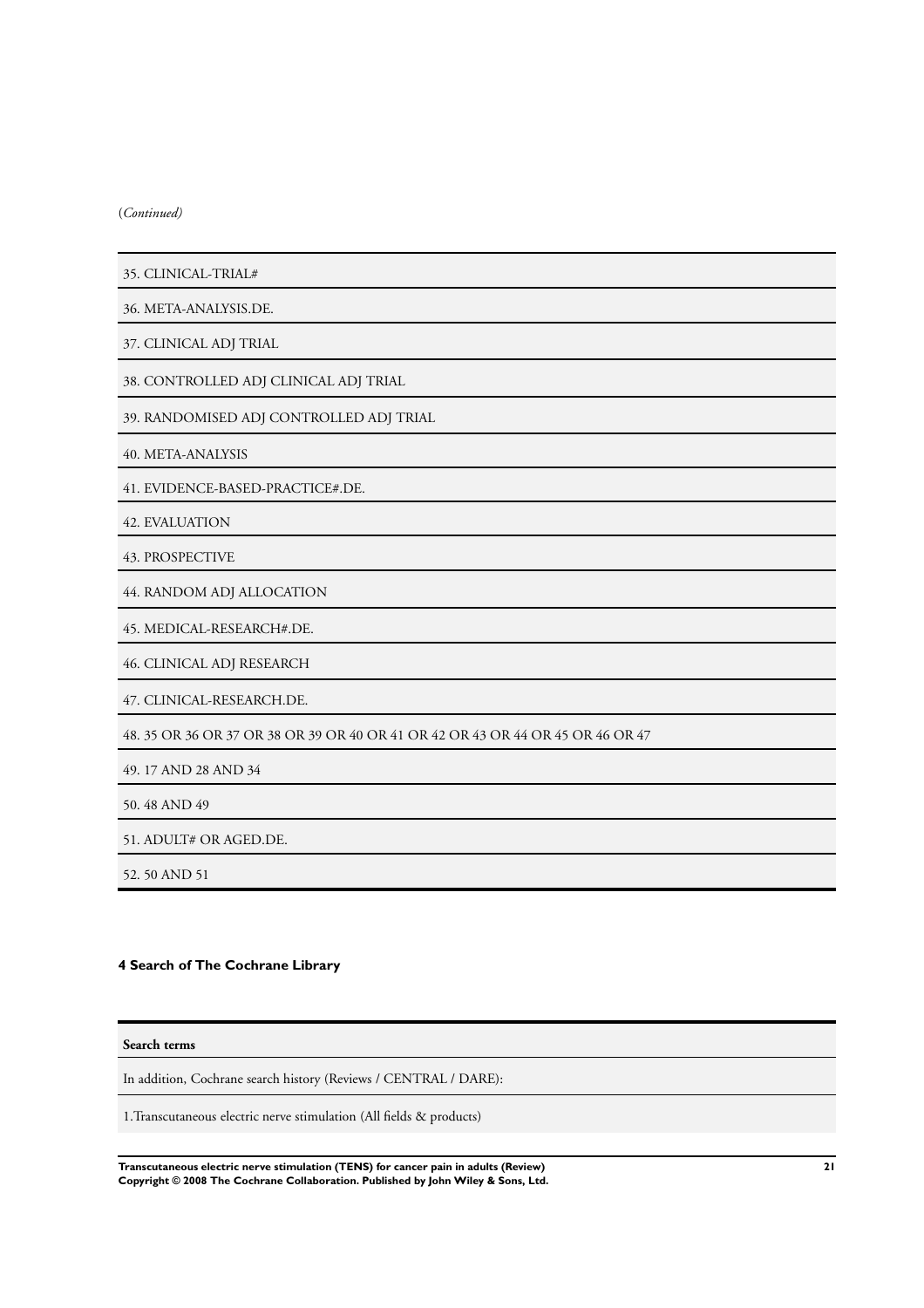2.MeSH descriptor TENS, this term only in MeSH products 3.Cancer (All fields & products) 4.MeSH descriptor Neoplasms (explode all trees) 5.Pain (All fields & products) 6.MeSH descriptor Pain (explode all trees) 7.(#1 or #2) and (#3 or #4) and (#5 or #6)

## **W H A T ' S N E W**

Last assessed as up-to-date: 20 April 2008.

21 April 2008 Amended Converted to new review format.

## **H I S T O R Y**

Protocol first published: Issue 4, 2006

Review first published: Issue 3, 2008

18 March 2008 New citation required and conclusions have changed Substantive amendment

**Transcutaneous electric nerve stimulation (TENS) for cancer pain in adults (Review) 22 Copyright © 2008 The Cochrane Collaboration. Published by John Wiley & Sons, Ltd.**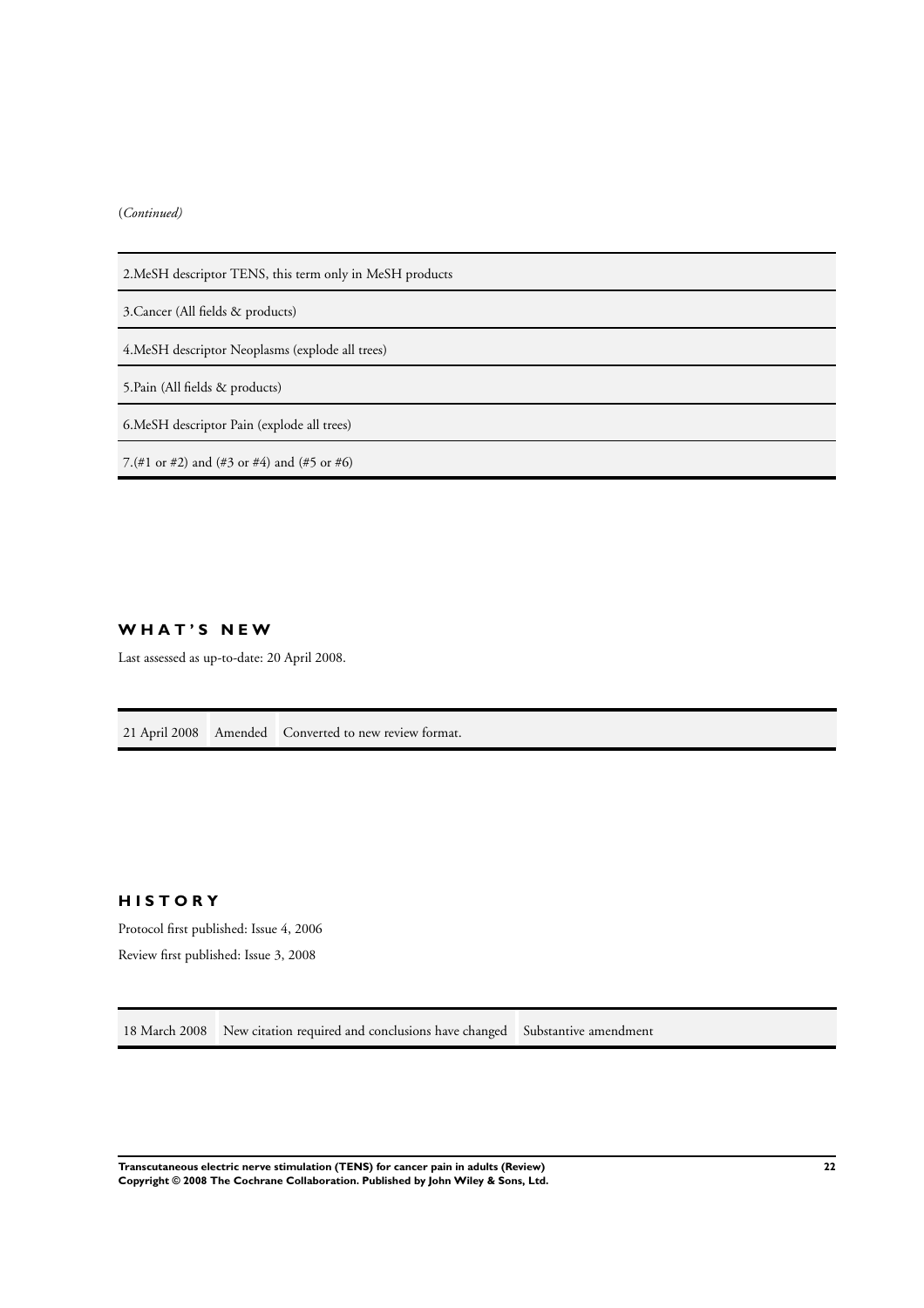## **C O N T R I B U T I O N S O F A U T H O R S**

Background: KR, MJ Protocol: SO Methods: SO, KR Search strategy: SO, KR Paper collection: HR Review of studies (appraisal/quality/data extraction): KS, MB, MJ, SO Statistical analysis: SO, KR, MB, MJ, KS Discussion: All Final production: KR Contact for Cochrane: KR Group co-ordinator: SO, KR

## **D E C L A R A T I O N S O F I N T E R E S T**

Karen Robb is lead author of one of the included studies in this review.

## **S O U R C E S O F S U P P O R T**

## **Internal sources**

• Barts and the London NHS Trust and Tower Hamlets PCT, UK.

## **External sources**

• No sources of support supplied

## **I N D E X T E R M S**

#### **Medical Subject Headings (MeSH)**

Neoplasms [<sup>∗</sup> complications]; Pain [etiology; <sup>∗</sup> therapy]; Randomized Controlled Trials as Topic; Transcutaneous Electric Nerve Stimulation [∗methods]